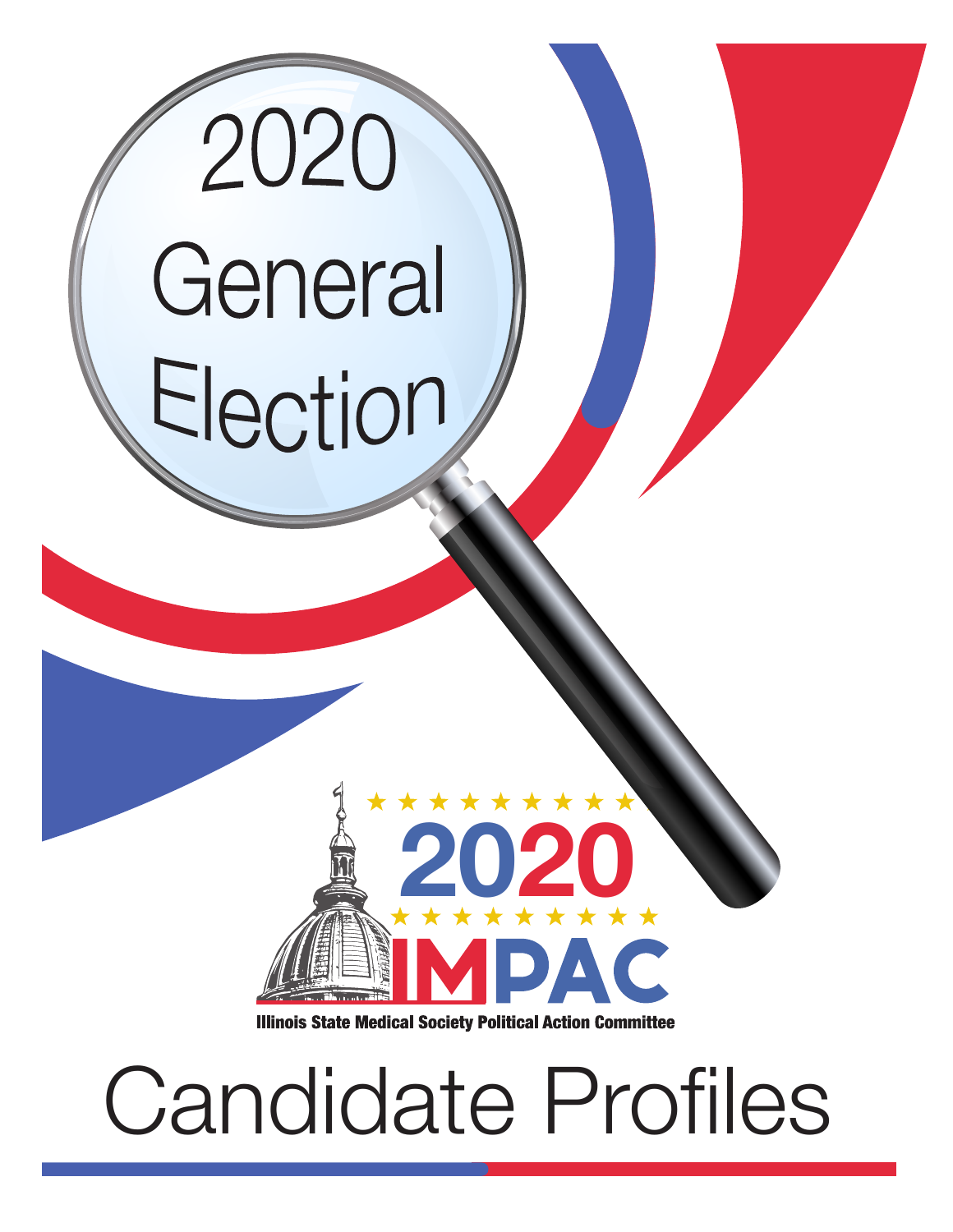This document will provide a brief biography on each of the candidates running in contested elections for legislative offices in the 2020 Illinois General Election.

## Table of Contents

## **Senate**

## **House of Representatives**

Paid for by IMPAC. The Illinois State Medical Society will not favor or disadvantage anyone based upon the amounts of contributions or failure of a member to make PAC contributions. IMPAC reports are filed with the State Board of Elections, 1020 S. Spring Street, Springfield, IL 62704. A copy of our report filed with the State Board of Elections is (or will be) available on the Boar Illinois. Voluntary membership contributions support candidates for public office in Illinois. IMPAC contributions can be made with a credit or debit card, or a corporate or personal check. Contributions to IMPAC are not deductible as charitable contributions for federal income tax purposes.

© 2020 Illinois State Medical Society Political Action Committee. All Rights Reserved.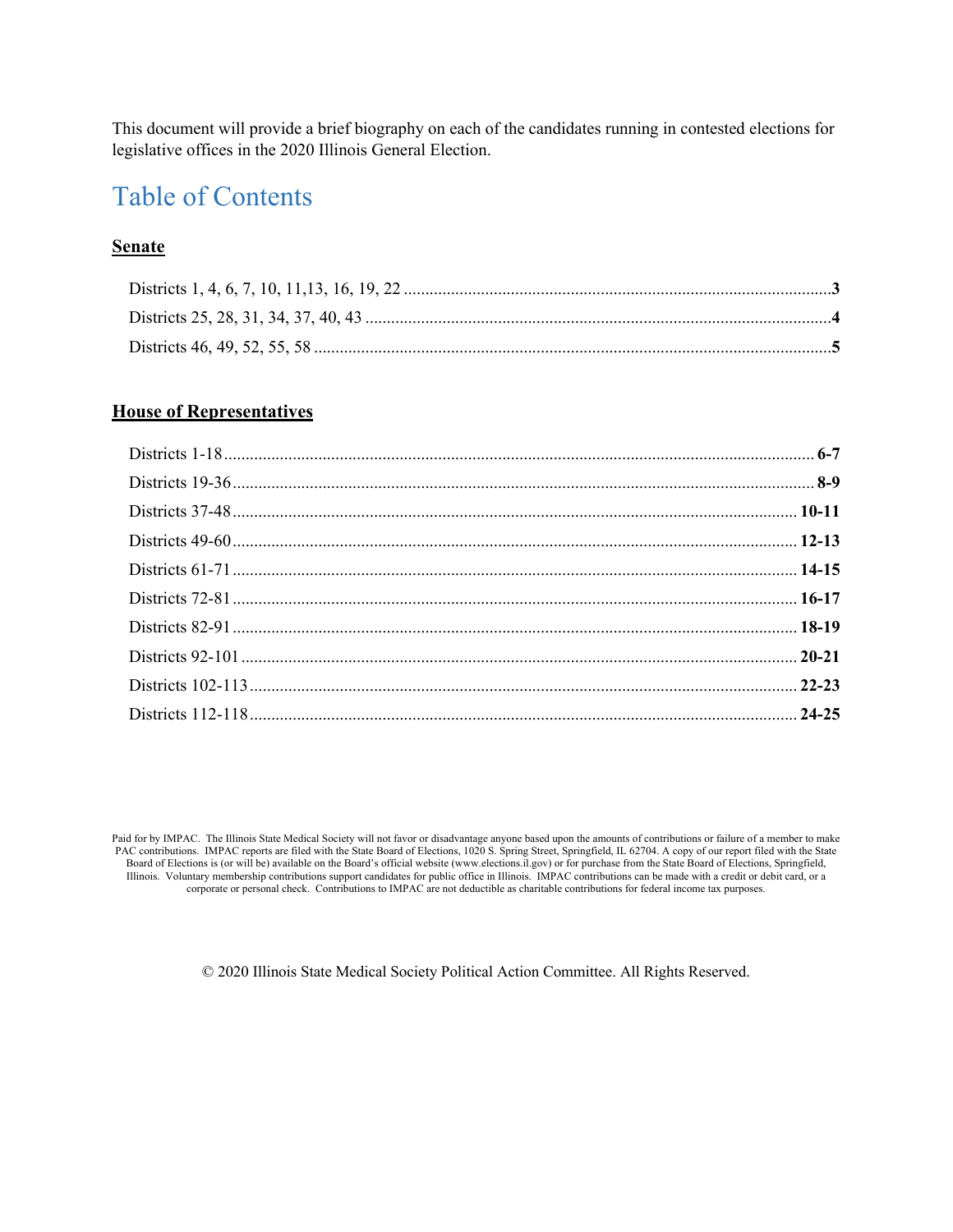| <b>Position</b>           | <b>Democrat</b>                                                                                                                                                                                                                                                                                                                                                          | <b>Republican</b>                                                                                                                                                                                                                                                                                                                                 |
|---------------------------|--------------------------------------------------------------------------------------------------------------------------------------------------------------------------------------------------------------------------------------------------------------------------------------------------------------------------------------------------------------------------|---------------------------------------------------------------------------------------------------------------------------------------------------------------------------------------------------------------------------------------------------------------------------------------------------------------------------------------------------|
| <b>SENATE DISTRICT 1</b>  | <b>Senator Antonio Muñoz (Chicago)</b>                                                                                                                                                                                                                                                                                                                                   |                                                                                                                                                                                                                                                                                                                                                   |
| <b>SENATE DISTRICT 4</b>  | <b>Senator Kimberly Lightford (Chicago)</b>                                                                                                                                                                                                                                                                                                                              |                                                                                                                                                                                                                                                                                                                                                   |
| <b>SENATE DISTRICT 6</b>  | Senator Sara Feigenholtz (Chicago)                                                                                                                                                                                                                                                                                                                                       |                                                                                                                                                                                                                                                                                                                                                   |
| <b>SENATE DISTRICT 7</b>  | <b>Senator Heather Steans (Chicago)</b>                                                                                                                                                                                                                                                                                                                                  |                                                                                                                                                                                                                                                                                                                                                   |
| <b>SENATE DISTRICT 10</b> | <b>Senator Robert Martwick (Chicago)</b>                                                                                                                                                                                                                                                                                                                                 | <b>Anthony Beckman (Harwood Heights)</b>                                                                                                                                                                                                                                                                                                          |
|                           | Senator Martwick was appointed to the<br>Senate in June, after serving six years as<br>representative of the 19 <sup>th</sup> House District.<br>Senator Martwick serves on the Licensed<br>Activities and Public Health committees.<br>Senator Martwick is also an attorney and<br>former criminal prosecutor.                                                          | Beckman is currently a police officer for<br>the Village of Norridge. Prior to serving<br>the Norridge police, Beckman was a<br>certified fitness trainer.                                                                                                                                                                                        |
| <b>SENATE DISTRICT 11</b> | Senator Celina Villanueva (Chicago)<br>Senator Villanueva is a full-time<br>legislator. Senator Villanueva was the<br>former Civic and Youth Engagement<br>Manager at the Illinois Coalition for<br>Immigrant and Refugee Rights. Senator<br>Villanueva was serving as<br>Representative of the 21 <sup>st</sup> House District<br>before being appointed to the Senate. | <b>Mary Ellen Brown (Chicago)</b><br>(Democracy for America)*<br>Brown is serving as president of the<br>Garfield Ridge Chamber of Commerce.<br>Brown is the owner and manager of<br>Midwest Storage.<br>*Brown will be running under the banner<br>of Democracy for America, a political<br>party she created specifically for this<br>election. |
| <b>SENATE DISTRICT 13</b> | <b>Senator Robert Peters (Chicago)</b>                                                                                                                                                                                                                                                                                                                                   |                                                                                                                                                                                                                                                                                                                                                   |
| <b>SENATE DISTRICT 16</b> | <b>Senator Jacqueline Collins (Chicago)</b>                                                                                                                                                                                                                                                                                                                              |                                                                                                                                                                                                                                                                                                                                                   |
| <b>SENATE DISTRICT 19</b> | <b>Senator Michael Hastings (Tinley</b><br>Park)                                                                                                                                                                                                                                                                                                                         |                                                                                                                                                                                                                                                                                                                                                   |
| <b>SENATE DISTRICT 22</b> | <b>Senator Cristina Castro (Elgin)</b>                                                                                                                                                                                                                                                                                                                                   |                                                                                                                                                                                                                                                                                                                                                   |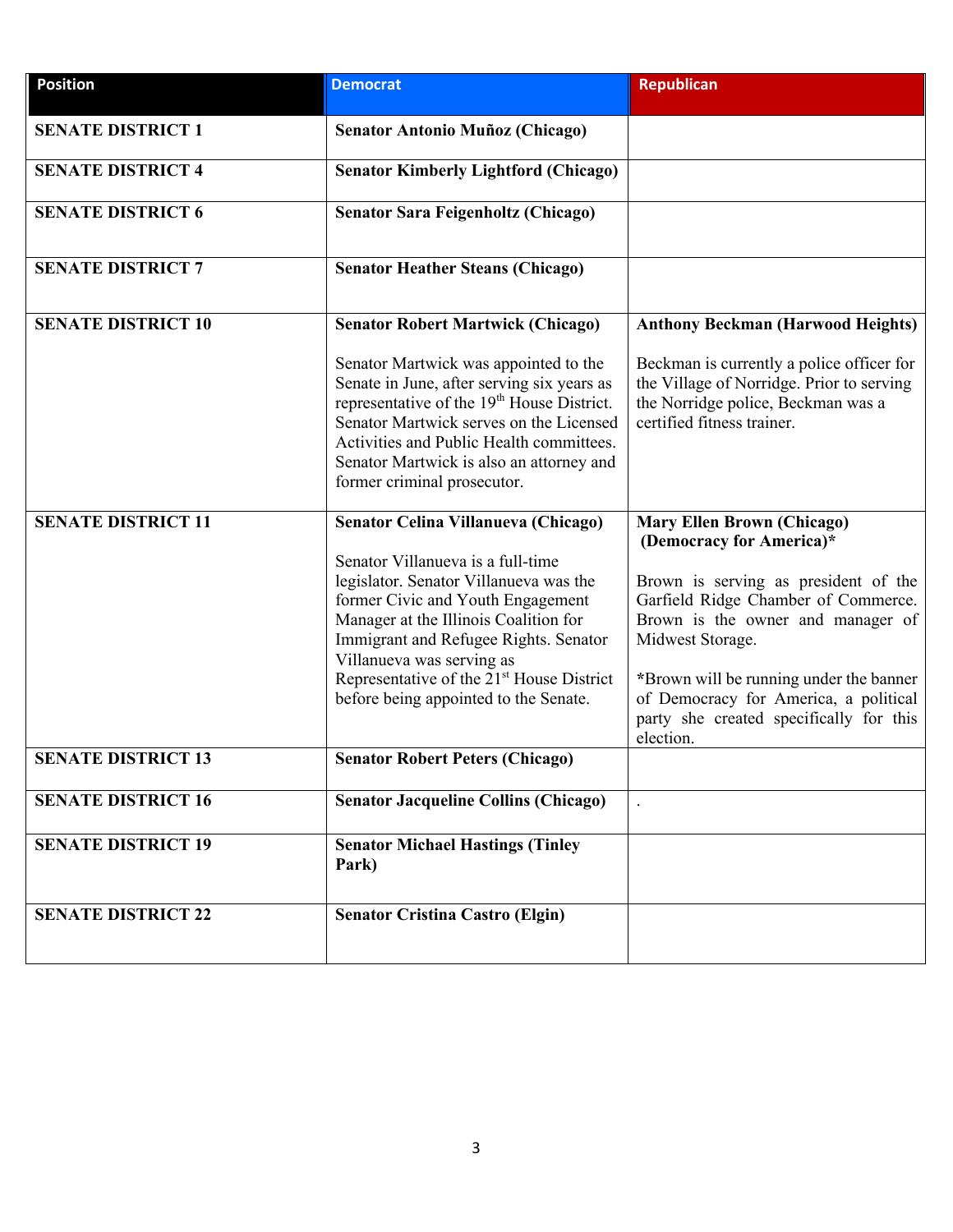| <b>Position</b>                                                       | <b>Democrat</b>                                                                    | <b>Republican</b>                           |
|-----------------------------------------------------------------------|------------------------------------------------------------------------------------|---------------------------------------------|
|                                                                       |                                                                                    |                                             |
|                                                                       |                                                                                    |                                             |
| <b>SENATE DISTRICT 25</b>                                             | <b>Representative Karina Villa (West</b>                                           | <b>Jeannette Ward (West Chicago)</b>        |
|                                                                       | Chicago)                                                                           |                                             |
| *** Seat currently held by Sen. Jim                                   |                                                                                    | Ward works as a product manager for an      |
| Oberweis (R-Sugar Grove) - running                                    | Representative Villa is a full-time                                                | international company. Ward has served      |
| for U.S. Representative $-14$ <sup>th</sup>                           | legislator, currently representing the 49 <sup>th</sup>                            | on the Elgin Area School District U46.      |
| <b>Congressional District***</b>                                      | House District. Representative Villa sits<br>on the Mental Health and Health Care  |                                             |
|                                                                       | Availability and Access committees.                                                |                                             |
|                                                                       |                                                                                    |                                             |
| <b>SENATE DISTRICT 28</b>                                             | <b>Senator Laura Murphy (Des Plaines)</b>                                          |                                             |
|                                                                       |                                                                                    |                                             |
| <b>SENATE DISTRICT 31</b>                                             | Senator Melinda Bush (Grayslake)                                                   | <b>Christopher Kasperski (Lidenhurst)</b>   |
|                                                                       | Senator Bush has served the 31 <sup>st</sup> Senate                                | Kasperski is a combat-wounded U.S.          |
|                                                                       | District since 2013. Senator Bush sits on                                          | Army veteran. After being medically         |
|                                                                       | the Special Committee on Opioid Crisis                                             | discharged, Kasperski earned a degree in    |
|                                                                       | Abatement.                                                                         | political science and criminal justice.     |
| <b>SENATE DISTRICT 34</b>                                             | <b>Senator Steve Stadelman (Rockford)</b>                                          | Paul Hofmann (Roscoe)                       |
|                                                                       |                                                                                    |                                             |
|                                                                       | Senator Stadelman is a full-time                                                   | Hofmann worked at an aerospace              |
|                                                                       | legislator. Senator Stadelman sits on the                                          | company in a variety of managerial and      |
|                                                                       | Public Health Committee. Senator                                                   | technical roles. Hofmann has served as      |
|                                                                       | Stadelman was elected to the Senate in                                             | chairperson for the Institute of            |
|                                                                       | 2012. Senator Stadelman was a former                                               | <b>Electronic and Electrical Engineers</b>  |
|                                                                       | news anchor and reporter in Rockford.                                              | (IEEE) Rock River Valley Chapter.           |
| <b>SENATE DISTRICT 37</b>                                             |                                                                                    | <b>Win Stroller (East Peoria)</b>           |
| *** Seat currently held by Senator                                    |                                                                                    | Stroller is the CEO of Widmer Interiors,    |
| Chuck Weaver (R- Peoria) – not                                        |                                                                                    | an office furniture dealer in Peoria.       |
| seeking re-election***                                                |                                                                                    | Stroller is also a certified public         |
|                                                                       |                                                                                    | accountant.                                 |
| <b>SENATE DISTRICT 40</b>                                             | <b>Senator Patrick Joyce (Essex)</b>                                               | <b>Eric Wallace (Flossmoor)</b>             |
|                                                                       |                                                                                    |                                             |
|                                                                       | Senator Joyce was appointed to replace                                             | Wallace is co-founder and president of      |
|                                                                       | former Senator Toi Hutchinson in                                                   | the Freedom's Journal Institute for the     |
|                                                                       | November of 2019. Senator Joyce is a                                               | Study of Faith and Public Policy.           |
|                                                                       | fourth generation farmer. Senator Joyce                                            | Wallace serves as co-chairman of the        |
|                                                                       | sits on the Public Health committee and                                            | Cook County Republican Party.               |
|                                                                       | the Special Committee on Opioid Crisis                                             |                                             |
|                                                                       | Abatement.                                                                         |                                             |
| <b>SENATE DISTRICT 43</b>                                             | <b>Representative John Connor</b>                                                  | <b>Ben Bierly (Elwood)</b>                  |
|                                                                       | (Romeoville)                                                                       |                                             |
| ***Seat currently held by Sen. Pat                                    |                                                                                    | Bierly is a professor of political science. |
| $McGuire (D-Joliet) - retiring from the$<br><b>Illinois Senate***</b> | Representative Connor currently                                                    | Bierly is also a veteran of the U.S.        |
|                                                                       | represents the 85th House District.<br>Connor is an assistant state's attorney for | Marine Corps.                               |
|                                                                       | Will County. He was appointed as the                                               |                                             |
|                                                                       | new state representative for the 85th                                              |                                             |
|                                                                       | District in 2017.                                                                  |                                             |
|                                                                       |                                                                                    |                                             |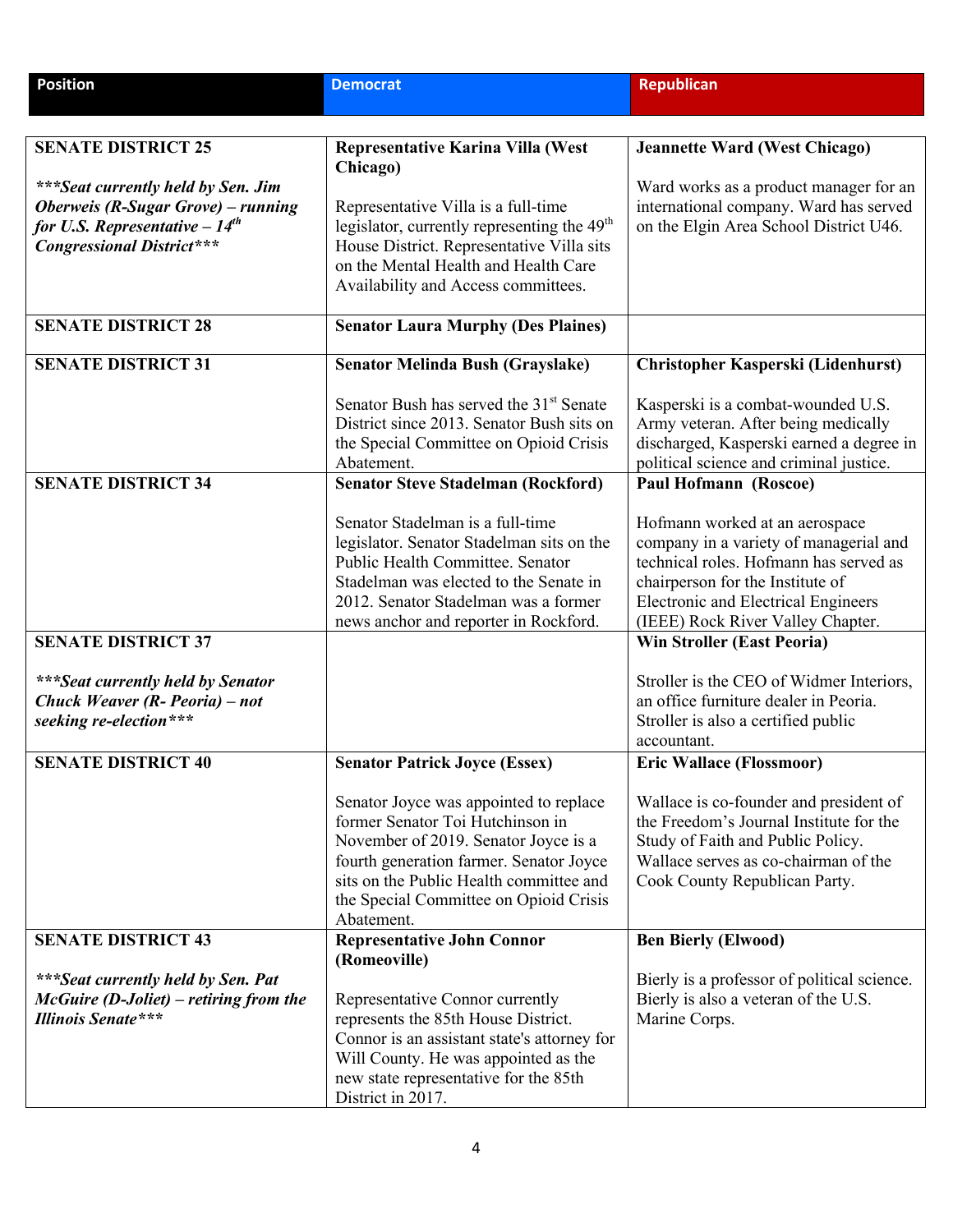| <b>Position</b>                                                                                                                     | <b>Democrat</b>                                                                                                                                                                                                                                                                                              | <b>Republican</b>                                                                                                                                              |
|-------------------------------------------------------------------------------------------------------------------------------------|--------------------------------------------------------------------------------------------------------------------------------------------------------------------------------------------------------------------------------------------------------------------------------------------------------------|----------------------------------------------------------------------------------------------------------------------------------------------------------------|
|                                                                                                                                     |                                                                                                                                                                                                                                                                                                              |                                                                                                                                                                |
| <b>SENATE DISTRICT 46</b>                                                                                                           | <b>Senator Dave Koehler (Peoria)</b>                                                                                                                                                                                                                                                                         | <b>Mary Burress (Pekin)</b>                                                                                                                                    |
|                                                                                                                                     | Senator Koehler has served the 46 <sup>th</sup><br>Senate District since 2006. Senator<br>Koehler previously served on the Peoria<br>City Council and as president of Labor<br>Management Cooperative Health<br>Programs Inc. Senator Koehler is<br>Assistant Majority Leader in the Senate.                 | Burress is Tazewell County's treasurer.<br>Burress is the former Tazewell County<br>Republican chairwoman.                                                     |
| <b>SENATE DISTRICT 49</b>                                                                                                           | <b>Meg Loughran Cappel (Shorewood)</b>                                                                                                                                                                                                                                                                       | <b>Thomas McCullagh (Shorewood)</b>                                                                                                                            |
| *** Seat currently held by Sen. Jennifer<br>Bertino-Tarrant (D-Shorewood) -<br>seeking election as Will County<br>Executive***      | Cappel is a special education teacher.<br>Cappel has been a member of the Joliet<br>Township High School District Board<br>since 2017                                                                                                                                                                        | McCullagh is a local small-business<br>owner. McCullagh serves on the<br>executive boards of a number of veteran<br>organizations.                             |
| <b>SENATE DISTRICT 52</b>                                                                                                           | <b>Senator Scott Bennett (Champaign)</b>                                                                                                                                                                                                                                                                     | <b>Alexander Ruggieri (Savoy)</b>                                                                                                                              |
|                                                                                                                                     | Senator Bennett currently represents the<br>52 <sup>nd</sup> Senate District. Senator Bennett is a<br>former Assistant State's Attorney for<br>Champaign and McLean counties.<br>Senator Bennett also serves as president<br>of the Urbana Rotary.                                                           | Ruggieri is a lawyer who focuses on<br>transactional law involving real estate<br>and business. Ruggieri is also an officer<br>in the Illinois National Guard. |
| <b>SENATE DISTRICT 55</b>                                                                                                           | <b>Cynthia Given (Olney)</b>                                                                                                                                                                                                                                                                                 | <b>Representative Darren Bailey (Xenia)</b>                                                                                                                    |
| *** Seat currently held by Sen. Dale<br>Righter (R-Mattoon) – not seeking re-<br>election to the Illinois Senate***                 | Given is currently the owner of Olney<br>Skin Care & Massage. She is certified by<br>the National Certification Board for<br>Therapeutic Massage and licensed to<br>perform therapeutic massage in the state<br>of Illinois. Given ran for the 109 <sup>th</sup> House<br>District in 2018 and was defeated. | Representative Bailey currently<br>represents the 109 <sup>th</sup> House District.<br>Bailey is the owner of the Bailey Family<br>Farm.                       |
| <b>SENATE DISTRICT 58</b><br>***Seat currently held by Sen. Paul<br>$Schimpf(R-Waterloo) - retiring from$<br>the Illinois Senate*** |                                                                                                                                                                                                                                                                                                              | <b>Representative Terri Bryant</b><br>(Murphysboro)                                                                                                            |
|                                                                                                                                     | <b>END OF SENATE CANDIDATES</b>                                                                                                                                                                                                                                                                              |                                                                                                                                                                |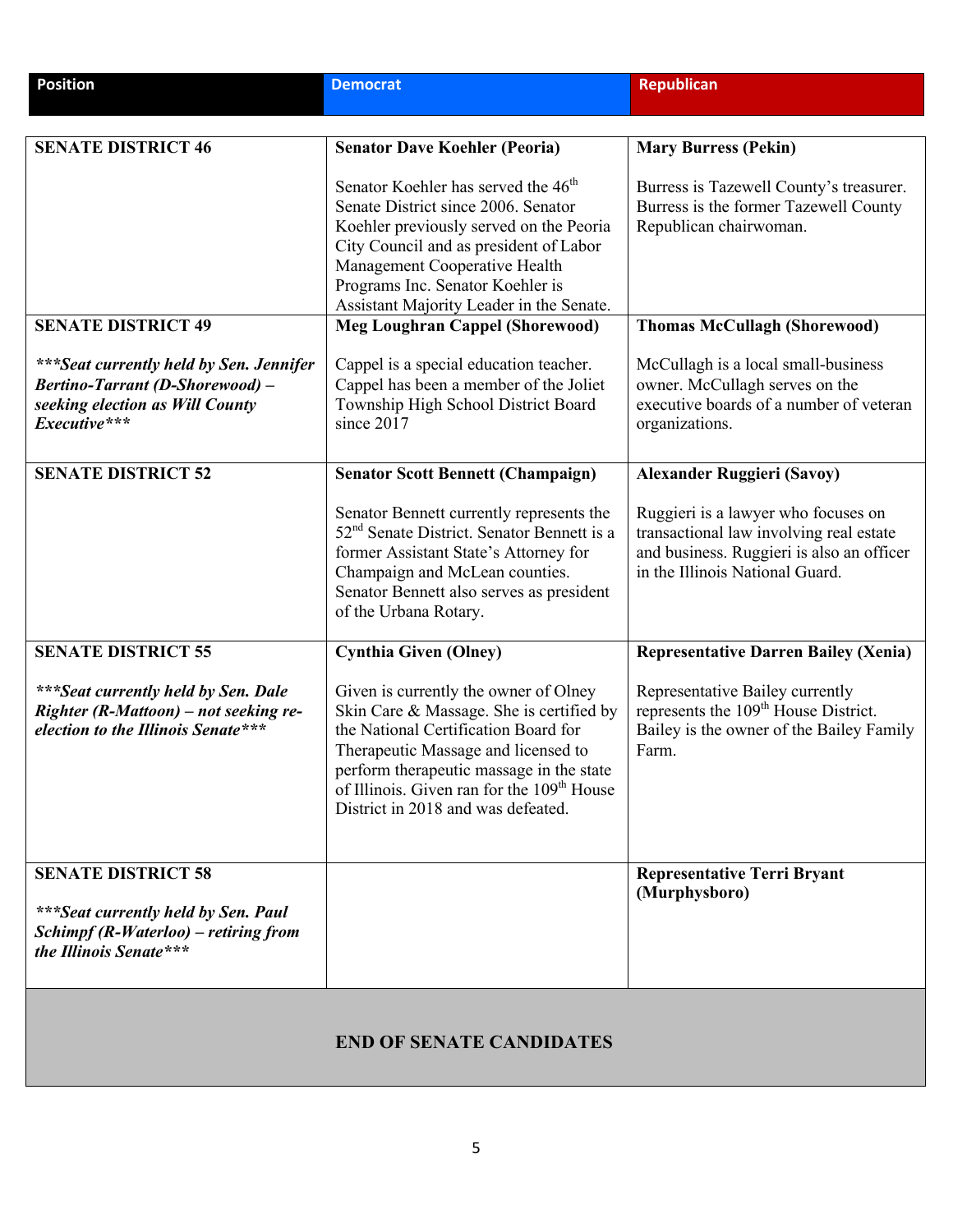**Position Republican Republican Democrat Republican Republican** 

| <b>HOUSE DISTRICT 1</b>                                                                                                                                                                          | <b>Representative Aaron Ortiz (Chicago)</b>                                                                                                                                                                     |  |
|--------------------------------------------------------------------------------------------------------------------------------------------------------------------------------------------------|-----------------------------------------------------------------------------------------------------------------------------------------------------------------------------------------------------------------|--|
| <b>HOUSE DISTRICT 2</b>                                                                                                                                                                          | <b>Representative Theresa Mah</b><br>(Chicago)                                                                                                                                                                  |  |
| <b>HOUSE DISTRICT 3</b>                                                                                                                                                                          | Representative Eva Dina Delgado<br>(Chicago)                                                                                                                                                                    |  |
| <b>HOUSE DISTRICT 4</b>                                                                                                                                                                          | <b>Representative Delia Ramirez</b><br>(Chicago)                                                                                                                                                                |  |
| <b>HOUSE DISTRICT 5</b>                                                                                                                                                                          | <b>Representative Lamont Robinson</b><br>(Chicago)                                                                                                                                                              |  |
| <b>HOUSE DISTRICT 6</b>                                                                                                                                                                          | <b>Representative Sonya Harper</b><br>(Chicago)                                                                                                                                                                 |  |
| <b>HOUSE DISTRICT 7</b>                                                                                                                                                                          | <b>Representative Emanuel "Chris"</b><br>Welch (Hillside)                                                                                                                                                       |  |
| <b>HOUSE DISTRICT 8</b>                                                                                                                                                                          | <b>Representative La Shawn Ford</b><br>(Chicago)                                                                                                                                                                |  |
| <b>HOUSE DISTRICT 9</b>                                                                                                                                                                          | Lakesia Collins (Chicago)                                                                                                                                                                                       |  |
| ***Seat currently held by Rep. Arthur<br>Turner (D - Chicago) - not seeking re-<br>election to the Illinois House of<br>Representatives***                                                       | Collins is leader in her union, SEIU<br>Healthcare Illinois. Collins formerly<br>worked in a nursing home.                                                                                                      |  |
| <b>HOUSE DISTRICT 10</b>                                                                                                                                                                         | Representative Jawaharial "Omar"<br><b>Williams (Chicago)</b>                                                                                                                                                   |  |
| <b>HOUSE DISTRICT 11</b>                                                                                                                                                                         | <b>Representative Ann Williams</b><br>(Chicago)                                                                                                                                                                 |  |
| <b>HOUSE DISTRICT 12</b>                                                                                                                                                                         | <b>Margaret Croke (Chicago)</b>                                                                                                                                                                                 |  |
| ***Seat previous held by Rep. Sara<br>Feigenholtz (D - Chicago) - appointed<br>to the Illinois Senate to replace Senate<br>President John Cullerton in the 6 <sup>th</sup><br>Senate District*** | Croke is currently head of special<br>projects for the Illinois Department of<br>Commerce and Economic Opportunity.<br>Croke was also an outreach director for<br>Governor J.B. Pritzker's campaign in<br>2018. |  |
| <b>HOUSE DISTRICT 13</b>                                                                                                                                                                         | <b>Representative Greg Harris (Chicago)</b>                                                                                                                                                                     |  |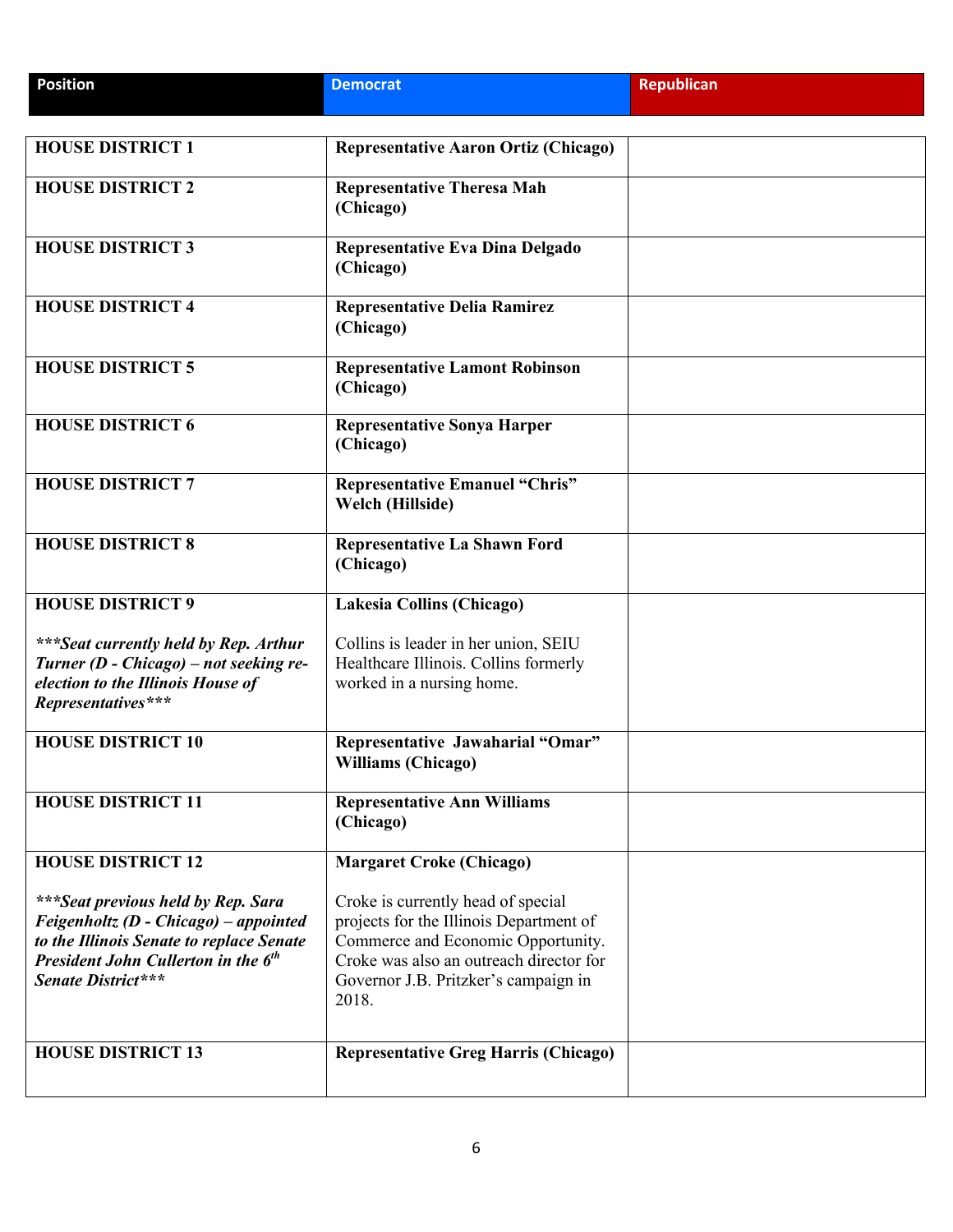| <b>Position</b>          | <b>Democrat</b>                                                                                                                                                                                                                                                                                                                       | <b>Republican</b>                                                                                                                                                                                                             |
|--------------------------|---------------------------------------------------------------------------------------------------------------------------------------------------------------------------------------------------------------------------------------------------------------------------------------------------------------------------------------|-------------------------------------------------------------------------------------------------------------------------------------------------------------------------------------------------------------------------------|
|                          |                                                                                                                                                                                                                                                                                                                                       |                                                                                                                                                                                                                               |
| <b>HOUSE DISTRICT 14</b> | <b>Representative Kelly Cassidy</b><br>(Chicago)                                                                                                                                                                                                                                                                                      |                                                                                                                                                                                                                               |
| <b>HOUSE DISTRICT 15</b> | <b>Representative John D'Amico</b><br>(Chicago)                                                                                                                                                                                                                                                                                       |                                                                                                                                                                                                                               |
| <b>HOUSE DISTRICT 16</b> | <b>Denyse Wang Stoneback (Skokie)</b>                                                                                                                                                                                                                                                                                                 |                                                                                                                                                                                                                               |
|                          | Stoneback is the founder of People for a<br>Safer Society, an Illinois nonprofit<br>organization fighting gun violence.                                                                                                                                                                                                               |                                                                                                                                                                                                                               |
| <b>HOUSE DISTRICT 17</b> | <b>Representative Jennifer Gong-</b><br><b>Gershowitz (Glenview)</b>                                                                                                                                                                                                                                                                  | <b>Christopher Kruger (Evanston)</b><br>(Green Party)*                                                                                                                                                                        |
|                          | Representative Gong-Gershowitz<br>currently represents the 17 <sup>th</sup> House<br>District. Representative Gong-<br>Gershowitz sits on the Mental Health<br>Committee and the Medicaid &<br>Managed Care Subcommittee.<br>Representative Gong-Gershowitz is a<br>full-time legislator and former human<br>rights attorney.         | Kruger is an attorney who focuses on<br>constitutional and civil rights. Prior to<br>becoming a lawyer, Kruger has been a<br>lifelong civil rights and labor activist.<br>*Kruger is running under the Green<br>Party banner. |
| <b>HOUSE DISTRICT 18</b> | <b>Representative Robyn Gabel</b>                                                                                                                                                                                                                                                                                                     | <b>Sean Matlis (Evanston)</b>                                                                                                                                                                                                 |
|                          | (Evanston)<br>Representative Gabel currently<br>represents the 18 <sup>th</sup> House District.<br>Representative Gabel serves as<br>chairperson for the Appropriations-<br>Human Services Committee. Prior to<br>serving, Representative Gabel was the<br>executive director of the Illinois<br>Maternal and Child Health Coalition. | (Independent Party)*<br>Matlis is a scientist with a Ph.D. in<br>computational neuroscience. Matlis also<br>works as a freelance writer.<br>*Matlis is running under the<br>Independent Party banner.                         |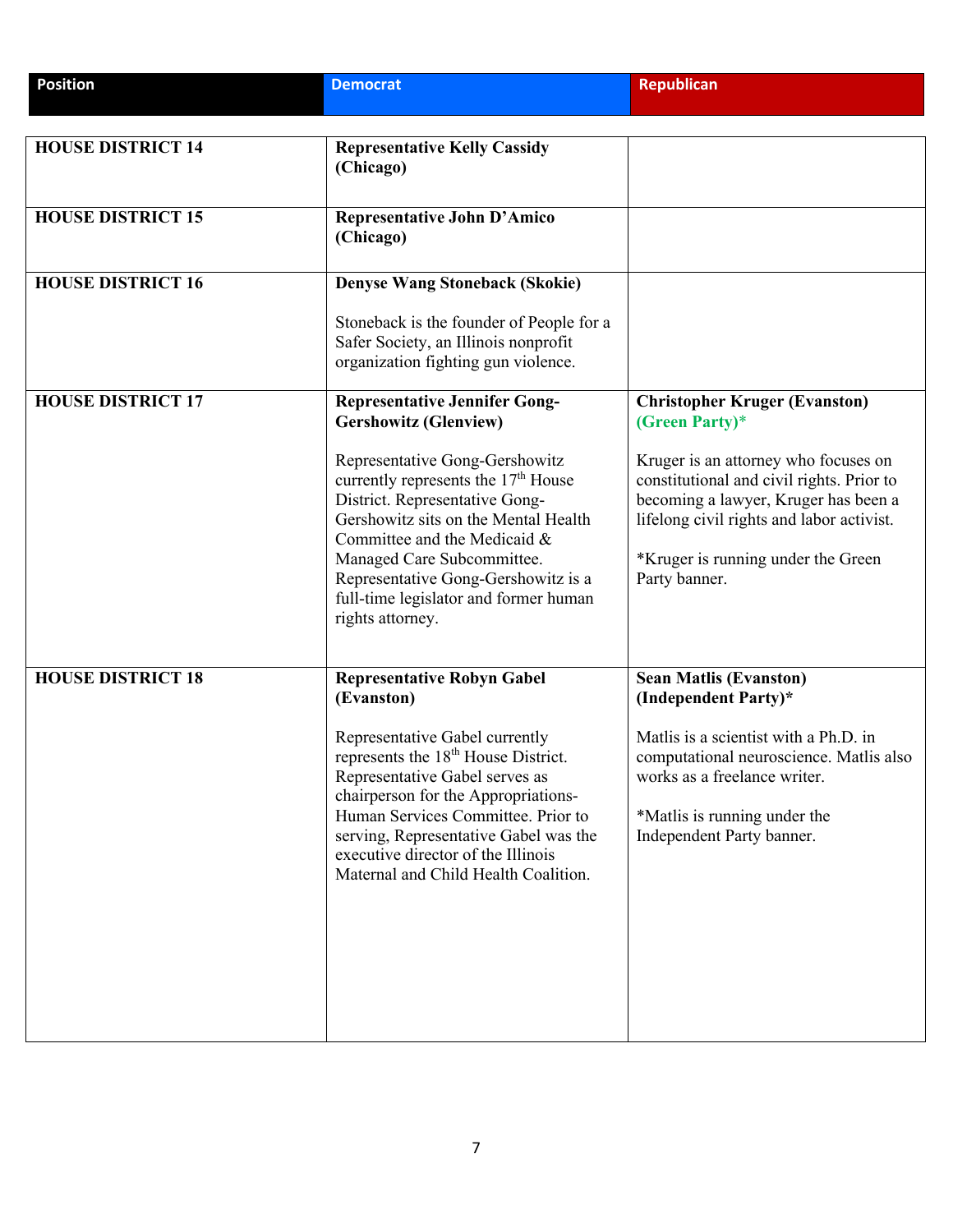| <b>Position</b>          | <b>Democrat</b>                                                                                                                                                                                                                                       | <b>Republican</b>                                                                                                                                                                                                                                                                                                                                                                                                                                                                                                                   |
|--------------------------|-------------------------------------------------------------------------------------------------------------------------------------------------------------------------------------------------------------------------------------------------------|-------------------------------------------------------------------------------------------------------------------------------------------------------------------------------------------------------------------------------------------------------------------------------------------------------------------------------------------------------------------------------------------------------------------------------------------------------------------------------------------------------------------------------------|
|                          |                                                                                                                                                                                                                                                       |                                                                                                                                                                                                                                                                                                                                                                                                                                                                                                                                     |
| <b>HOUSE DISTRICT 19</b> | <b>Representative Lindsay LaPointe</b><br>(Chicago)<br>Representative LaPointe currently serves<br>the 19 <sup>th</sup> House District. Representative<br>LaPointe is a full-time legislator and<br>currently sits on the Mental Health<br>Committee. | <b>Jeff Muehlfelder (Chicago)</b><br>Muehlfelder is currently a violent crimes<br>detective for the City of Chicago.<br>Muehlfelder served as first watch<br>representative for the Fraternal Order of<br>Police, 25 <sup>th</sup> District.<br><b>Joseph Schreiner (Chicago)</b><br>(Libertarian Party)*<br>Schreiner is self-employed as a patent<br>agent and translator. Schreiner has also<br>served on the board of several not-for-<br>profit organizations.<br>*Schreiner is running under the<br>Libertarian Party banner. |
| <b>HOUSE DISTRICT 20</b> | <b>Michelle Darbro (Chicago)</b><br>Darbro is a firefighter for the Chicago<br>Fire Department. Darbro was a<br>paramedic prior to joining the fire<br>department.                                                                                    | <b>Representative Bradley Stephens</b><br>(Rosemont)<br>Representative Stephens was appointed<br>in 2019, when former Representative<br>McAuliffe resigned. Representative<br>Stephens concurrently serves as Mayor<br>for the City of Rosemont.<br>Representative Stephens sits on the<br>Health Care Licenses Committee.                                                                                                                                                                                                          |
| <b>HOUSE DISTRICT 21</b> | Representative Edgar Gonzalez, Jr.<br>(Chicago)                                                                                                                                                                                                       |                                                                                                                                                                                                                                                                                                                                                                                                                                                                                                                                     |
| <b>HOUSE DISTRICT 22</b> | <b>Speaker Michael Madigan (Chicago)</b>                                                                                                                                                                                                              |                                                                                                                                                                                                                                                                                                                                                                                                                                                                                                                                     |
| <b>HOUSE DISTRICT 23</b> | <b>Representative Michael Zalewski</b><br>(Riverside)                                                                                                                                                                                                 |                                                                                                                                                                                                                                                                                                                                                                                                                                                                                                                                     |
| <b>HOUSE DISTRICT 24</b> | <b>Representative Lisa Hernandez</b><br>(Cicero)                                                                                                                                                                                                      |                                                                                                                                                                                                                                                                                                                                                                                                                                                                                                                                     |
| <b>HOUSE DISTRICT 25</b> | <b>Representative Curtis Tarver II</b><br>(Kenwood)                                                                                                                                                                                                   |                                                                                                                                                                                                                                                                                                                                                                                                                                                                                                                                     |
| <b>HOUSE DISTRICT 26</b> | <b>Representative Kam Buckner</b><br>(Chicago)                                                                                                                                                                                                        |                                                                                                                                                                                                                                                                                                                                                                                                                                                                                                                                     |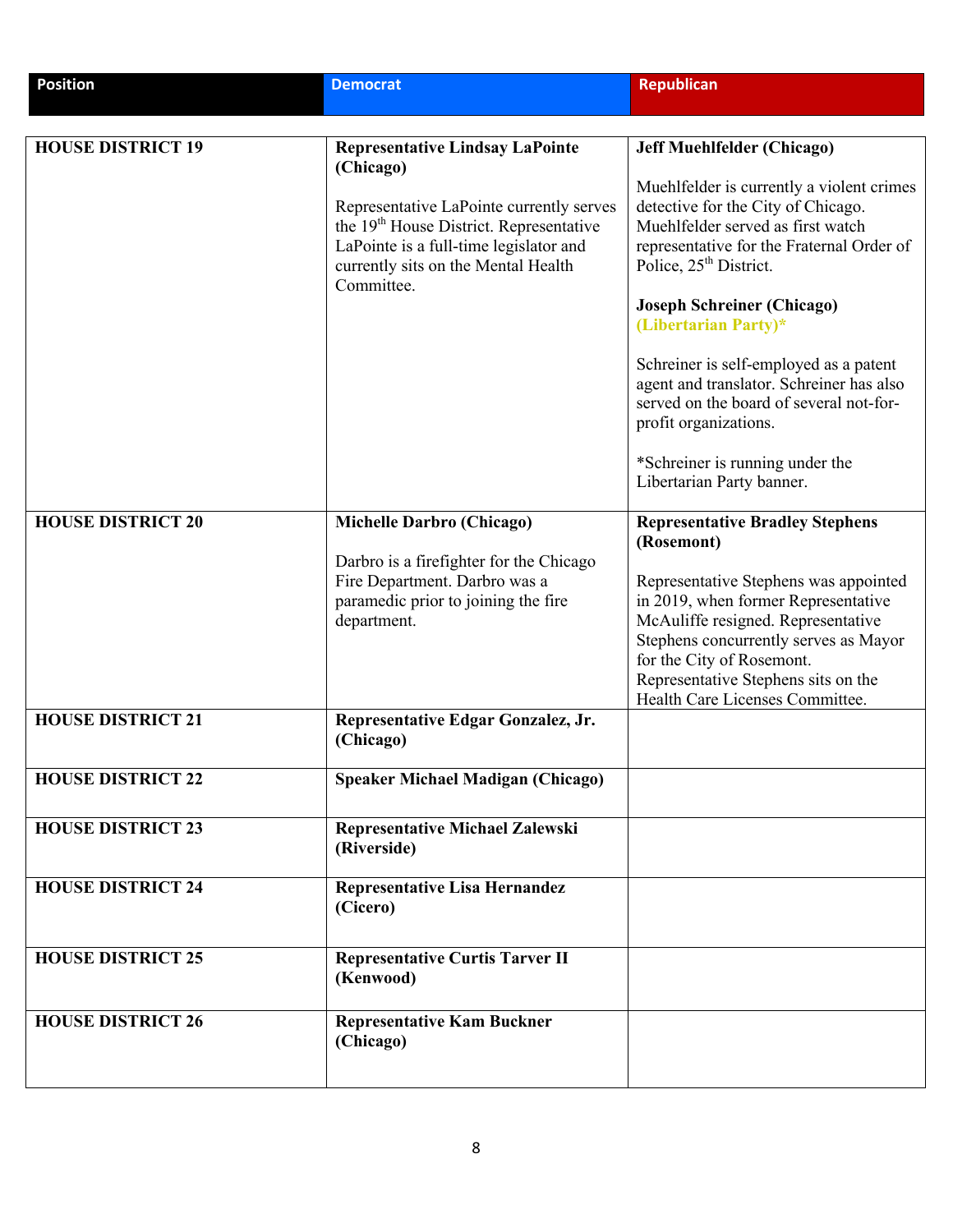| <b>Position</b>                                      | <b>Democrat</b>                                                                                                                                                                                                                                                                                                                     | <b>Republican</b>                                                                                                                                                                                                       |
|------------------------------------------------------|-------------------------------------------------------------------------------------------------------------------------------------------------------------------------------------------------------------------------------------------------------------------------------------------------------------------------------------|-------------------------------------------------------------------------------------------------------------------------------------------------------------------------------------------------------------------------|
|                                                      |                                                                                                                                                                                                                                                                                                                                     |                                                                                                                                                                                                                         |
| <b>HOUSE DISTRICT 27</b>                             | <b>Representative Justin Slaughter</b><br>(Chicago)                                                                                                                                                                                                                                                                                 |                                                                                                                                                                                                                         |
| <b>HOUSE DISTRICT 28</b>                             | <b>Representative Robert Rita (Blue</b><br>Island)                                                                                                                                                                                                                                                                                  |                                                                                                                                                                                                                         |
| <b>HOUSE DISTRICT 29</b>                             | <b>Representative Thaddeus Jones</b><br>(Calumet City)                                                                                                                                                                                                                                                                              |                                                                                                                                                                                                                         |
| <b>HOUSE DISTRICT 30</b>                             | <b>Representative William Davis</b><br>(Homewood)                                                                                                                                                                                                                                                                                   |                                                                                                                                                                                                                         |
| <b>HOUSE DISTRICT 31</b>                             | <b>Representative Mary Flowers</b><br>(Chicago)                                                                                                                                                                                                                                                                                     |                                                                                                                                                                                                                         |
| <b>HOUSE DISTRICT 32</b>                             | Representative André Thapedi<br>(Chicago)                                                                                                                                                                                                                                                                                           |                                                                                                                                                                                                                         |
| <b>HOUSE DISTRICT 33</b>                             | Representative Marcus Evans, Jr.<br>(Chicago)                                                                                                                                                                                                                                                                                       |                                                                                                                                                                                                                         |
| <b>HOUSE DISTRICT 34</b>                             | <b>Representative Nicholas Smith</b><br>(Chicago)                                                                                                                                                                                                                                                                                   |                                                                                                                                                                                                                         |
| <b>HOUSE DISTRICT 35</b><br><b>HOUSE DISTRICT 36</b> | <b>Representative Frances Hurley</b><br>(Chicago)<br>Representative Hurley is currently a full-<br>time legislator representing the 35 <sup>th</sup><br>House District. Representative Hurley<br>previously served as an aide to Chicago<br>alderman Matthew O'Shea.<br>Representative Hurley sits on the<br>Medicaid Subcommittee. | <b>Herbert Hebein (Chicago)</b><br>Hebein serves on the Legislative,<br>Political Action and Pension<br>Committees for the Fraternal Order of<br>Police Chicago Lodge 7. Hebein is a<br>retired Chicago police officer. |
|                                                      | <b>Representative Kelly Burke</b><br>(Evergreen Park)                                                                                                                                                                                                                                                                               |                                                                                                                                                                                                                         |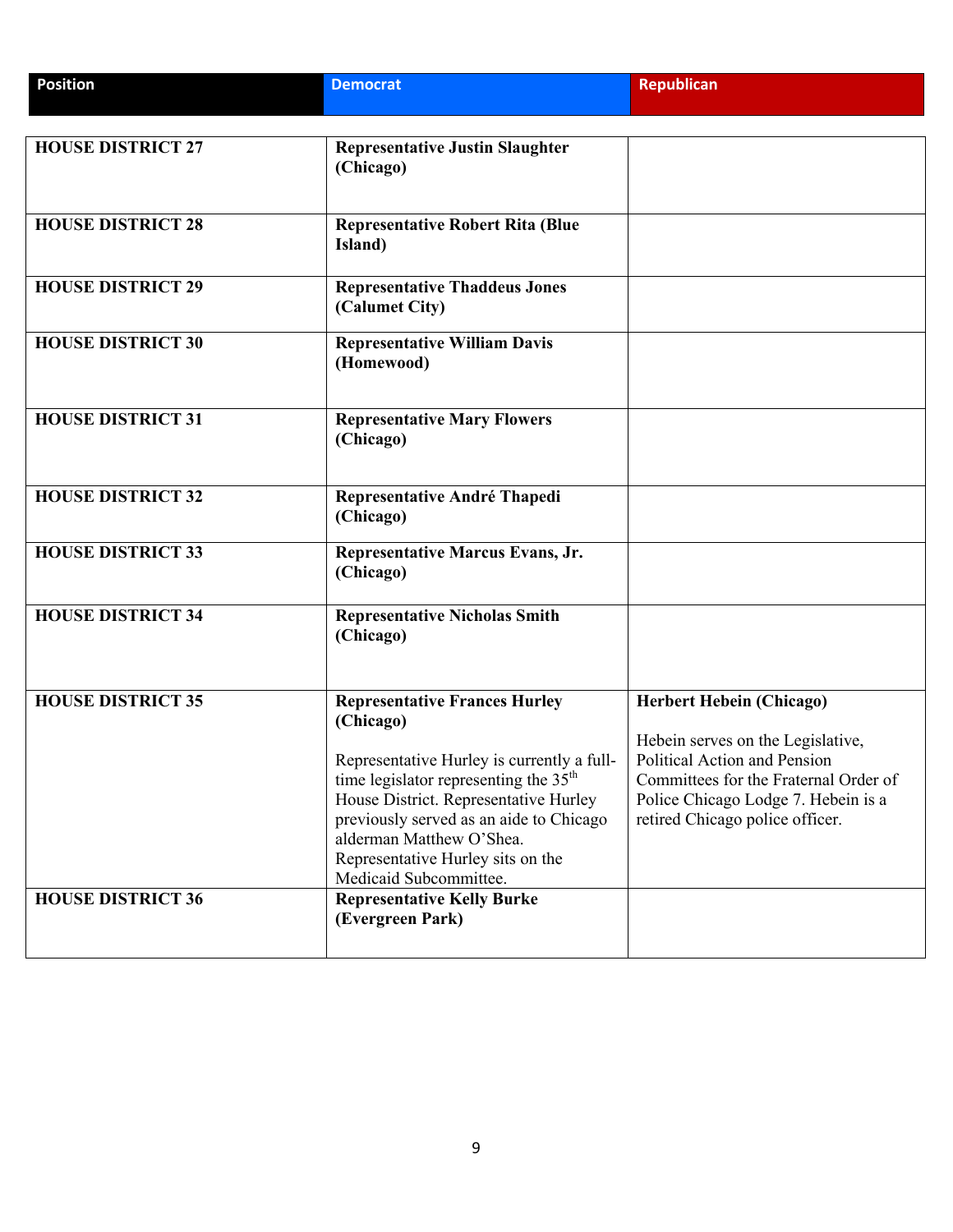| <b>Position</b>                                                                                                          | <b>Democrat</b>                                                                                                                                                                                                                                                                          | <b>Republican</b>                                                                                                                                                                                                                                               |
|--------------------------------------------------------------------------------------------------------------------------|------------------------------------------------------------------------------------------------------------------------------------------------------------------------------------------------------------------------------------------------------------------------------------------|-----------------------------------------------------------------------------------------------------------------------------------------------------------------------------------------------------------------------------------------------------------------|
|                                                                                                                          |                                                                                                                                                                                                                                                                                          |                                                                                                                                                                                                                                                                 |
| <b>HOUSE DISTRICT 37</b>                                                                                                 | <b>Michelle Fadeley (Joliet)</b>                                                                                                                                                                                                                                                         | <b>Tim Ozinga (Mokena)</b>                                                                                                                                                                                                                                      |
|                                                                                                                          |                                                                                                                                                                                                                                                                                          |                                                                                                                                                                                                                                                                 |
| ***Seat currently held by Rep. Margo<br>$McDermed$ ( $R$ - Mokena) – not seeking<br>re-election to the Illinois House of | Fadeley is a global marketing manager in<br>the personal and professional industry.<br>Fadeley is also President of the Illinois                                                                                                                                                         | Ozinga is the owner of Ozinga, a building<br>material and logistics company, known<br>for specializing in concrete. Ozinga                                                                                                                                      |
| Representatives***                                                                                                       | Chapter of the National Organization for<br>Women (NOW). Fadeley co-founded<br>ERA Illinois, which successfully pushed<br>for the adoption of the Equal Rights<br>Amendment.                                                                                                             | currently serves as Secretary on the<br>Mokena Community Park District Board<br>of Commissioners.                                                                                                                                                               |
| <b>HOUSE DISTRICT 38</b>                                                                                                 | <b>Representative Debbie Meyers-Martin</b><br>(Olympia Fields)                                                                                                                                                                                                                           | <b>Max Solomon (Hazel Crest)</b>                                                                                                                                                                                                                                |
|                                                                                                                          | Meyers-Martin currently represents the<br>38 <sup>th</sup> House District. Meyers-Martin has<br>served as Village President of Olympia<br>Fields. Meyers-Martin worked as<br>Program Coordinator/Community<br>Affairs Marketing Specialist for the<br>Illinois State Treasurer's Office. | Solomon currently works as an attorney.<br>Solomon also teaches political science<br>as an adjunct at South Suburban<br>Community College.                                                                                                                      |
| <b>HOUSE DISTRICT 39</b>                                                                                                 | Representative Will Guzzardi<br>(Chicago)                                                                                                                                                                                                                                                |                                                                                                                                                                                                                                                                 |
| <b>HOUSE DISTRICT 40</b>                                                                                                 | Representative Jaime Andrade, Jr.<br>(Chicago)                                                                                                                                                                                                                                           |                                                                                                                                                                                                                                                                 |
| <b>HOUSE DISTRICT 41</b>                                                                                                 | <b>Janet Yang Rohr (Naperville)</b>                                                                                                                                                                                                                                                      | <b>Representative Grant Wehrli</b>                                                                                                                                                                                                                              |
|                                                                                                                          | Yang Rohr is currently director of global<br>data at investment data and research firm<br>Morningstar. Rohr also currently serves<br>on the Naperville District 203 School<br>Board.                                                                                                     | (Naperville)<br>Representative Wehrli currently<br>represents the 41 <sup>st</sup> House District.<br>Representative Wehrli is a former<br>councilman for the City of Naperville.<br>Representative Wehrli serves as<br>Assistant Minority Leader in the House. |
| <b>HOUSE DISTRICT 42</b>                                                                                                 | <b>Ken Mejia-Beal (Lisle)</b>                                                                                                                                                                                                                                                            | <b>Representative Amy Grant (Wheaton)</b>                                                                                                                                                                                                                       |
|                                                                                                                          | Mejia-Beal worked as a mortgage<br>manager. Mejia-Beal serves a member of<br>the Advisory Panel of Equality Illinois<br>and the DuPage NAACP.                                                                                                                                            | Representative Grant currently<br>represents the 42 <sup>nd</sup> House District.<br>Representative Grant served as a<br>DuPage County Board Member. Grant<br>served on the DuPage County Health &<br>Human Services Committee.                                 |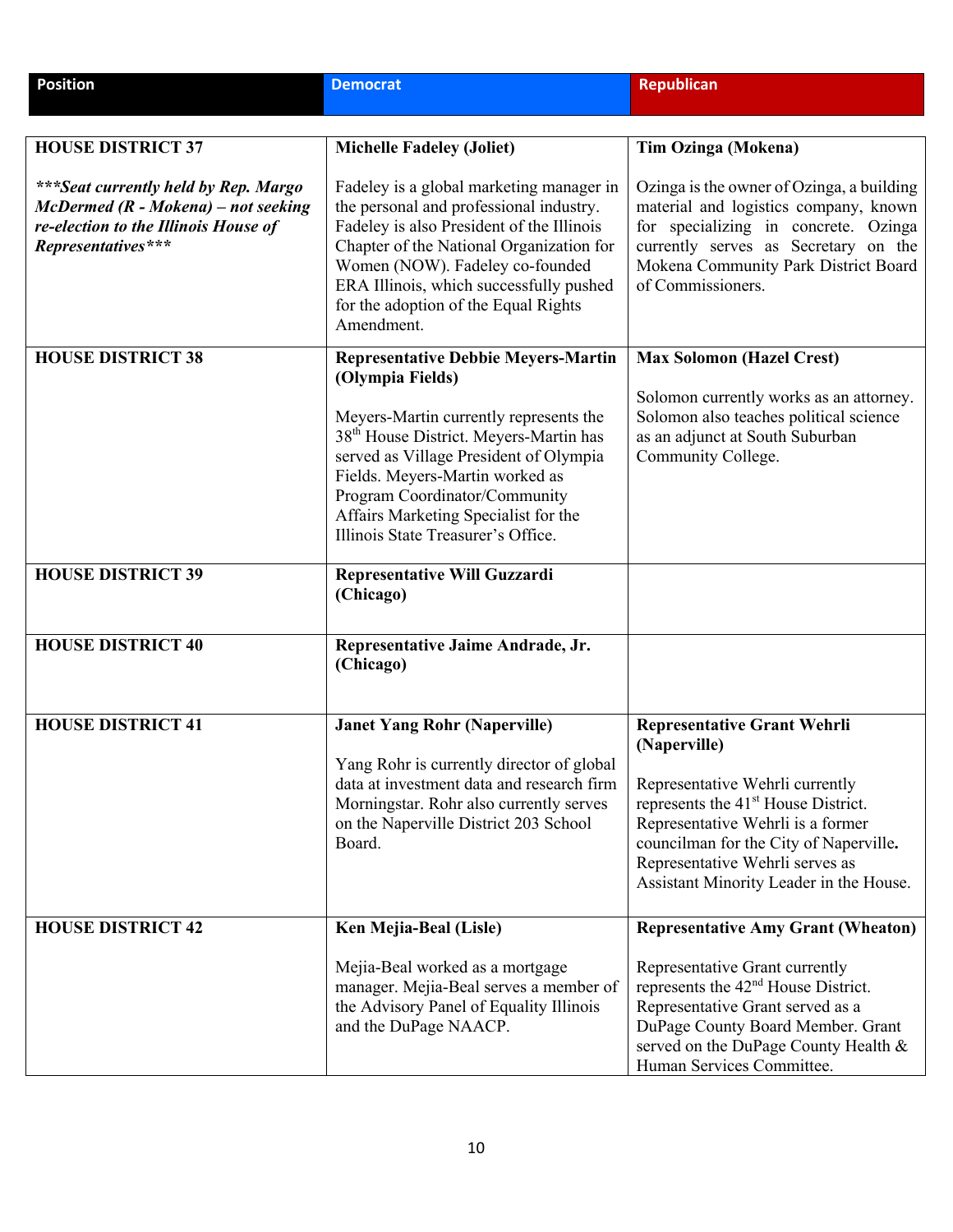| <b>Position</b>          | <b>Democrat</b>                                                                                                                                                                                                                                                                                                                                  | <b>Republican</b>                                                                                                                                                                                                                                                                                                                                                                             |
|--------------------------|--------------------------------------------------------------------------------------------------------------------------------------------------------------------------------------------------------------------------------------------------------------------------------------------------------------------------------------------------|-----------------------------------------------------------------------------------------------------------------------------------------------------------------------------------------------------------------------------------------------------------------------------------------------------------------------------------------------------------------------------------------------|
|                          |                                                                                                                                                                                                                                                                                                                                                  |                                                                                                                                                                                                                                                                                                                                                                                               |
| <b>HOUSE DISTRICT 43</b> | <b>Representative Anna Moeller (Elgin)</b>                                                                                                                                                                                                                                                                                                       |                                                                                                                                                                                                                                                                                                                                                                                               |
| <b>HOUSE DISTRICT 44</b> | <b>Representative Fred Crespo (Hoffman</b><br><b>Estates</b> )                                                                                                                                                                                                                                                                                   |                                                                                                                                                                                                                                                                                                                                                                                               |
| <b>HOUSE DISTRICT 45</b> | <b>Representative Diane Pappas (Itasca)</b><br>Representative Pappas is a full-time<br>legislator who currently represents the<br>45 <sup>th</sup> House District. Representative<br>Pappas was an attorney specializing in<br>negotiations and contracts.<br>Representative Pappas sits on the<br>Prescription Drug Affordability<br>Committee. | <b>Seth Lewis (Bartlett)</b><br>Lewis is an independent small business<br>owner and agent with State Farm<br>Insurance.                                                                                                                                                                                                                                                                       |
| <b>HOUSE DISTRICT 46</b> | <b>Representative Deborah Conroy (Villa</b><br>Park)                                                                                                                                                                                                                                                                                             |                                                                                                                                                                                                                                                                                                                                                                                               |
| <b>HOUSE DISTRICT 47</b> | Jennifer Zordani (Clarendon Hills)<br>Zordani is a practicing regulatory<br>attorney. Zordani was a Democratic<br>candidate in the primary election for the<br>6 <sup>th</sup> Congressional District in 2018.                                                                                                                                   | <b>Representative Deanne Mazzochi</b><br>(Elmhurst)<br>Representative Mazzochi currently<br>represents the 47 <sup>th</sup> House District.<br>Representative Mazzochi is an attorney<br>and founding partner of Rakoczy Molino<br>Mazzochi Siwik LLP, focusing on the<br>intellectual property arena.<br>Representative Mazzochi sits on the<br>Prescription Drug Affordability<br>Committee |
| <b>HOUSE DISTRICT 48</b> | <b>Representative Terra Costa Howard</b><br>(Glen Ellyn)<br>Representative Costa Howard is an<br>attorney who advocates for children, the<br>elderly, the disabled, and families in<br>need. Representative Costa Howard sits<br>on the Mental Health Committee.                                                                                 | <b>Peter Breen (Lombard)</b><br>Breen is a former state representative,<br>having served as the House Republican<br>Floor Leader. Breen served as Lombard<br>village trustee before stepping in as<br>Lombard's village president. Breen was<br>defeated by Representative Howard in<br>2018.                                                                                                 |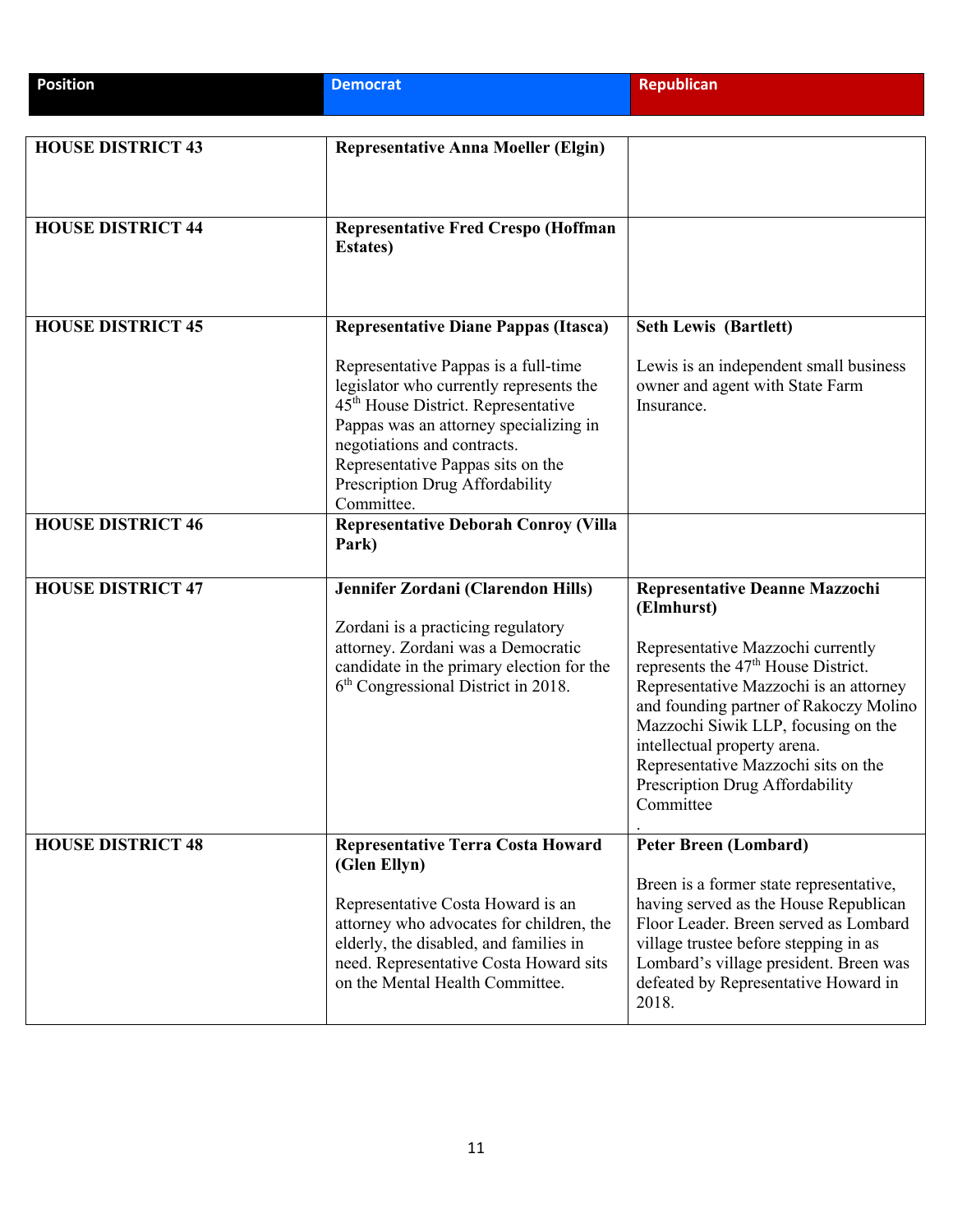| <b>Position</b>                                                                                        | <b>Democrat</b>                                                                                                                                                                                                                                                                                                                                                                   | <b>Republican</b>                                                                                                                                                                                                         |
|--------------------------------------------------------------------------------------------------------|-----------------------------------------------------------------------------------------------------------------------------------------------------------------------------------------------------------------------------------------------------------------------------------------------------------------------------------------------------------------------------------|---------------------------------------------------------------------------------------------------------------------------------------------------------------------------------------------------------------------------|
|                                                                                                        |                                                                                                                                                                                                                                                                                                                                                                                   |                                                                                                                                                                                                                           |
| <b>HOUSE DISTRICT 49</b>                                                                               | Maura Hirschauer (Batavia)                                                                                                                                                                                                                                                                                                                                                        | Laura Curtis (Aurora)                                                                                                                                                                                                     |
| ***Seat currently held by Rep. Karina<br>Villa (D-West Chicago) - seeking<br>election to the Senate*** | Hirschauer is a former elementary<br>educator. Hirschauer is president of the<br>Batavia Mothers' Club Foundation, an<br>organization supporting the needs of<br>women, children, and families in the Fox<br>Valley. Hirschauer is also a founding<br>member and legislative lead of the Kane<br>and Kendall County chapter of Moms<br>Demand Action for Gun Sense in<br>America. | Curtis currently works as a real estate<br>appraiser. Curtis serves as trustee for the<br>Village of North Aurora.                                                                                                        |
| <b>HOUSE DISTRICT 50</b>                                                                               | <b>Kate Monteleone (St. Charles)</b>                                                                                                                                                                                                                                                                                                                                              | <b>Representative Keith Wheeler</b><br>(Oswego)                                                                                                                                                                           |
|                                                                                                        | Monteleone is a consultant to nonprofit<br>organizations and executive director for<br>a network of area food pantries.<br>Monteleone has served as chairperson<br>for the library board.                                                                                                                                                                                         | Representative Wheeler currently<br>represents the 50th House District. He is<br>a small business owner with offices in<br>Oswego and Chicago. Representative<br>Wheeler serves on the Health Care<br>Licenses Committee. |
| <b>HOUSE DISTRICT 51</b>                                                                               | <b>Representative Mary Edly-Allen</b>                                                                                                                                                                                                                                                                                                                                             | <b>Chris Bos (Lake Zurich)</b>                                                                                                                                                                                            |
|                                                                                                        | (Libertyville)<br>Representative Edly-Allen currently<br>represents the 51 <sup>st</sup> House District.<br>Representative Edly-Allen sits on the<br>Mental Health Committee.<br>Representative Edly-Allen is a former<br>teacher and is the co-founder of<br>Foundation46, an educational not-for-<br>profit organization.                                                       | Bos is a relationship manager for<br>Guardian Sales & Supplies, a distributor<br>of products & services used for<br>maintenance, repair and operations<br>(MRO). Bos currently serves as a trustee<br>for Ela Township.   |
| <b>HOUSE DISTRICT 52</b>                                                                               | <b>Marci Suelzer (Island Lake)</b>                                                                                                                                                                                                                                                                                                                                                | <b>Martin McLaughlin (Barrington</b>                                                                                                                                                                                      |
| ***Seat currently held by Rep. David<br>McSweeney (R-Barrington Hills) - not<br>seeking re-election*** | Suelzer works as an adjunct professor of<br>crisis and trauma counseling at a local<br>university. Suelzer previously worked<br>part-time in a community mental health<br>agency.<br>Alia Sarfraz (Barrington)<br>(Green Party)*                                                                                                                                                  | Hills)<br>McLaughlin is currently serving as<br>village president for Barrington Hills.<br>McLaughlin served as president and<br>managing director of a private<br>investment advisory firm.                              |
|                                                                                                        | Sarfraz is a subrogation paralegal for<br>Discovery Health Partners.                                                                                                                                                                                                                                                                                                              |                                                                                                                                                                                                                           |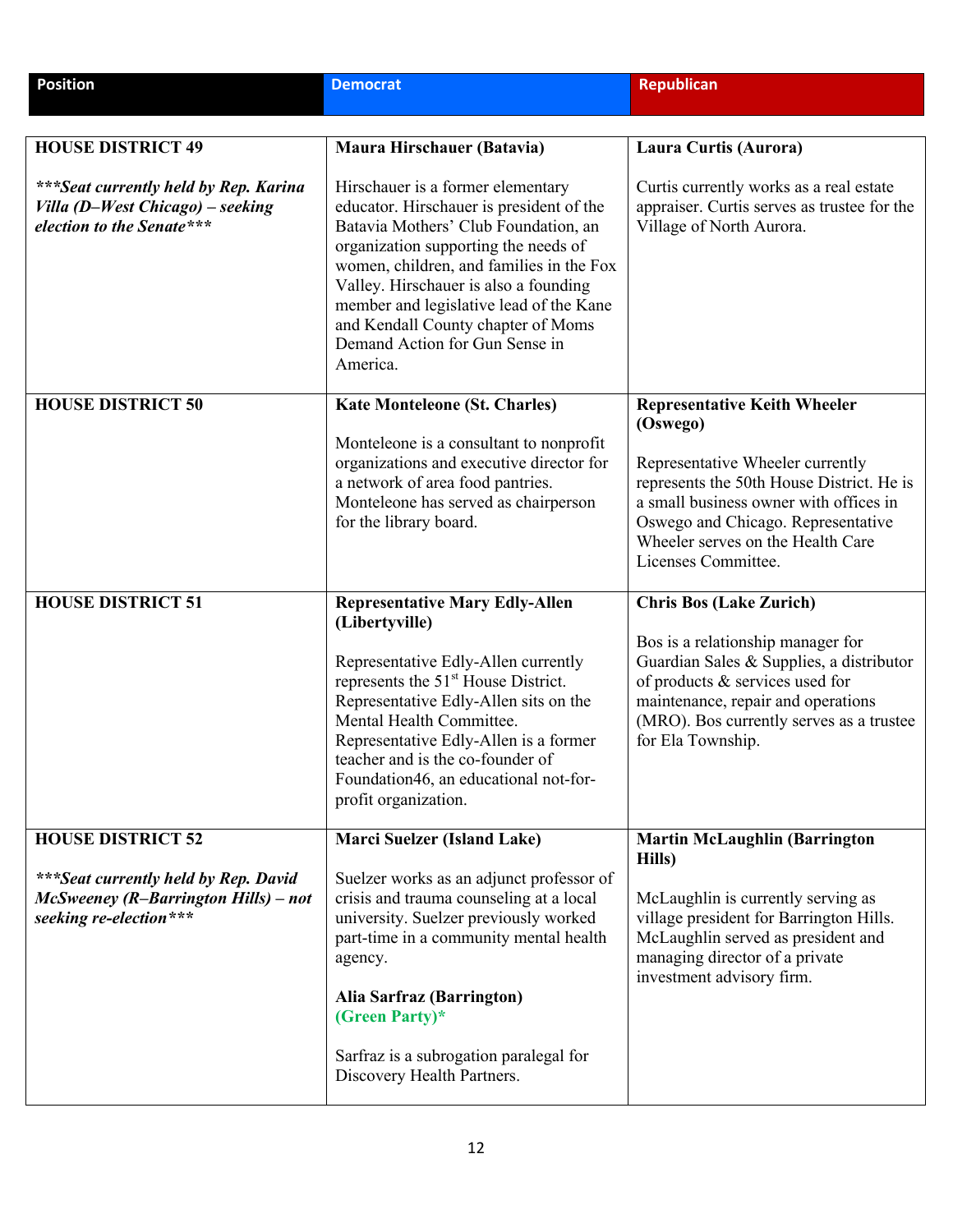| <b>Position</b>          | <b>Democrat</b>                                                                                                                                                                                                                                                              | <b>Republican</b>                                                                                                                                                                                                                                                                            |
|--------------------------|------------------------------------------------------------------------------------------------------------------------------------------------------------------------------------------------------------------------------------------------------------------------------|----------------------------------------------------------------------------------------------------------------------------------------------------------------------------------------------------------------------------------------------------------------------------------------------|
|                          |                                                                                                                                                                                                                                                                              |                                                                                                                                                                                                                                                                                              |
| <b>HOUSE DISTRICT 53</b> | <b>Representative Mark Walker</b><br>(Arlington Heights)                                                                                                                                                                                                                     |                                                                                                                                                                                                                                                                                              |
| <b>HOUSE DISTRICT 54</b> | <b>Maggie Trevor (Rolling Meadows)</b>                                                                                                                                                                                                                                       | <b>Representative Tom Morrison</b><br>(Palatine)                                                                                                                                                                                                                                             |
|                          | Trevor currently owns a market research<br>firm. Trevor was previously Vice<br>President of YouGov Healthcare, an<br>internet public opinion firm in<br>California. Trevor was defeated by<br>Representative Morrison in 2018.                                               | Representative Morrison currently<br>represents the 54 <sup>th</sup> House District. He is<br>a former small business owner and<br>former 5 <sup>th</sup> grade teacher at Christian<br>Liberty Academy in Arlington Heights.<br>Representative Morrison sits on the<br>Insurance Committee. |
| <b>HOUSE DISTRICT 55</b> | <b>Representative Marty Moylan (Des</b><br><b>Plaines</b> )                                                                                                                                                                                                                  | <b>Glen Olofson (Des Plaines)</b> -<br>(Libertarian Party)*                                                                                                                                                                                                                                  |
|                          | Representative Moylan is a full-time<br>legislator, representing the 55th House<br>District. Representative Moylan served<br>as the mayor of Des Plaines from 2009-<br>2012.                                                                                                 | <b>TBD</b><br>*Olofson is running under the<br>Libertarian Party banner.                                                                                                                                                                                                                     |
| <b>HOUSE DISTRICT 56</b> | <b>Representative Michelle Mussman</b>                                                                                                                                                                                                                                       | <b>Scott Kegarise (Schaumburg)</b>                                                                                                                                                                                                                                                           |
|                          | (Schaumburg)<br>Representative Mussman is currently a<br>full-time legislator, representing the 56th<br>House District. She is the former<br>president of the Enders-Salk Parent<br>Teacher Association. Representative<br>Mussman serves on the Mental Health<br>Committee. | Kegarise is a business owner. Kegarise<br>is currently serving in his second term as<br>Schaumburg Township Highway<br>Commissioner.                                                                                                                                                         |
| <b>HOUSE DISTRICT 57</b> | <b>Representative John Carroll</b><br>(Northbrook)                                                                                                                                                                                                                           |                                                                                                                                                                                                                                                                                              |
| <b>HOUSE DISTRICT 58</b> | <b>Representative Bob Morgan</b><br>(Deerfield)                                                                                                                                                                                                                              |                                                                                                                                                                                                                                                                                              |
| <b>HOUSE DISTRICT 59</b> | <b>Representative Daniel Didech (Buffalo</b><br>Grove)                                                                                                                                                                                                                       |                                                                                                                                                                                                                                                                                              |
| <b>HOUSE DISTRICT 60</b> | <b>Representative Rita Mayfield</b><br>(Waukegan)                                                                                                                                                                                                                            |                                                                                                                                                                                                                                                                                              |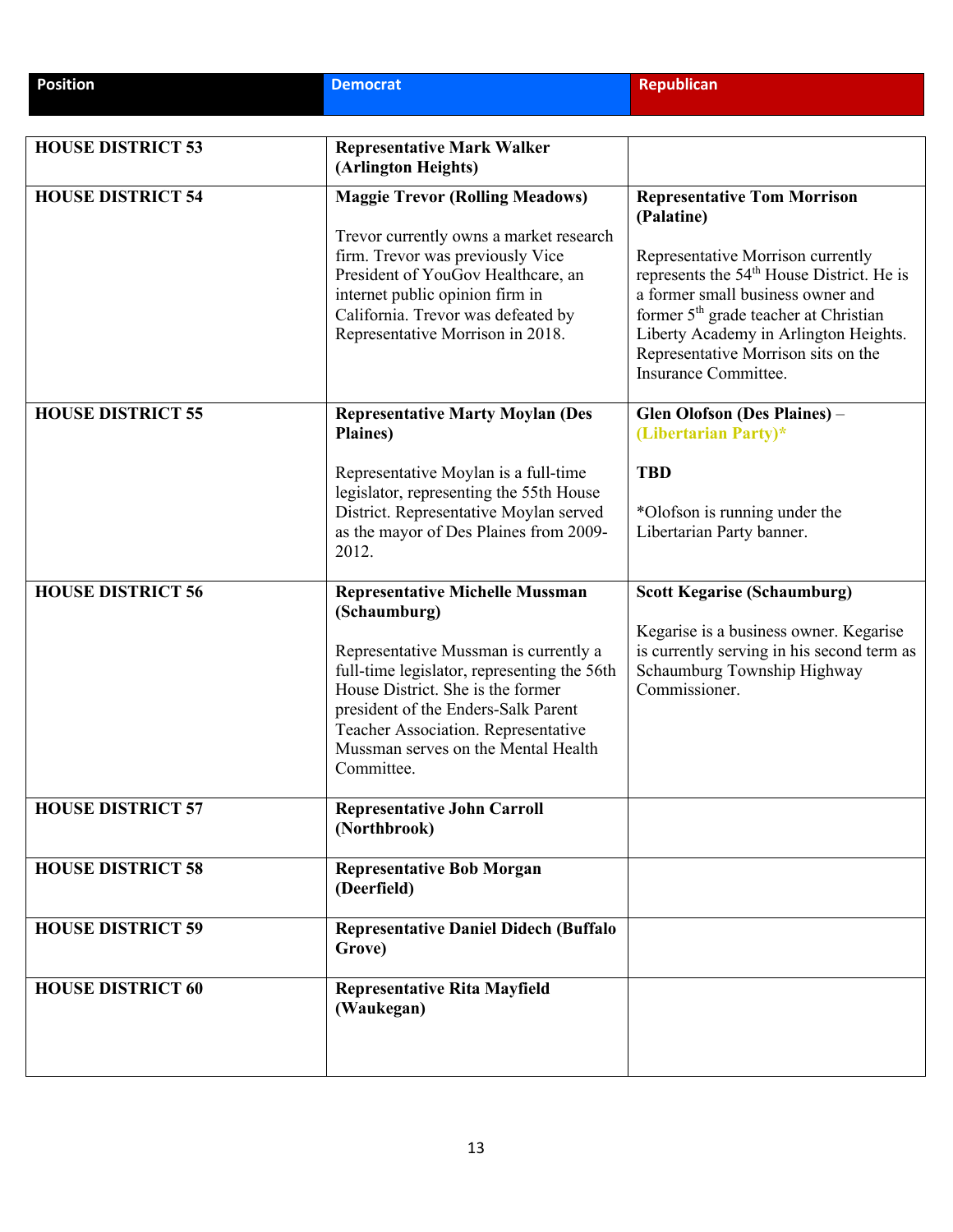| <b>Position</b>          | <b>Democrat</b>                                                                                                                                                                                                                                                     | <b>Republican</b>                                                                                                                                                                                                                                                                                             |
|--------------------------|---------------------------------------------------------------------------------------------------------------------------------------------------------------------------------------------------------------------------------------------------------------------|---------------------------------------------------------------------------------------------------------------------------------------------------------------------------------------------------------------------------------------------------------------------------------------------------------------|
|                          |                                                                                                                                                                                                                                                                     |                                                                                                                                                                                                                                                                                                               |
| <b>HOUSE DISTRICT 61</b> | <b>Representative Joyce Mason (Gurnee)</b>                                                                                                                                                                                                                          | Dan Yost (Antioch)                                                                                                                                                                                                                                                                                            |
|                          | Representative Mason is a full-time<br>legislator currently serving the $61st$<br>House District. Representative Mason<br>worked as a career services specialist at<br>the College of Lake County.<br>Representative Mason sits on the Human<br>Services Committee. | Yost is the chief operating officer at<br>Vertus, an employee benefits consulting<br>firm. Yost currently serves as a trustee<br>for the Village of Antioch.                                                                                                                                                  |
| <b>HOUSE DISTRICT 62</b> | <b>Representative Sam Yingling</b>                                                                                                                                                                                                                                  | <b>Jim Walsh (Round Lake Beach)</b>                                                                                                                                                                                                                                                                           |
|                          | (Grayslake)<br>Representative Yingling currently<br>represents the $62nd$ House District.<br>Representative Yingling is a licensed<br>realtor. Representative Yingling<br>previously served as the supervisor of<br>Avon Township.                                  | Walsh is a medical physicist who<br>specializes in how cancer cells attack the<br>body and how radiation can be used to<br>combat them. Walsh is also a veteran of<br>the United States Air Force.                                                                                                            |
| <b>HOUSE DISTRICT 63</b> | <b>Brian Sager (Woodstock)</b>                                                                                                                                                                                                                                      | <b>Representative Steven Reick</b><br>(Woodstock)                                                                                                                                                                                                                                                             |
|                          | Sager currently serves as the Mayor of<br>Woodstock. Sager is a board director for<br>the Regional Transportation Authority.<br>Sager was previously a professor at<br>McHenry County College.                                                                      | Representative Reick currently<br>represents the 63 <sup>rd</sup> House District.<br>Representative Reick is lawyer and<br>currently owns a law practice focusing<br>on taxation and real estate matters.                                                                                                     |
| <b>HOUSE DISTRICT 64</b> | Leslie Armstrong-McLeod (Fox Lake)<br>Armstrong-McLeod is the media<br>relations specialist and webmaster for<br><b>Community Consolidated School District</b><br>46 in Grayslake.                                                                                  | <b>Representative Tom Weber (Lake</b><br>Villa)<br>Representative Weber currently<br>represents the 64 <sup>th</sup> House District.<br>Representative Weber started a<br>construction company in 1996 and has<br>been providing services for residents of<br>Lake and McHenry Counties for over 20<br>years. |
| <b>HOUSE DISTRICT 65</b> | <b>Martha Paschke (Geneva)</b>                                                                                                                                                                                                                                      | <b>Representative Dan Ugaste (Geneva)</b>                                                                                                                                                                                                                                                                     |
|                          | Paschke currently works in the field of<br>mental healthcare. Paschke provided<br>women's healthcare services as a labor<br>doula. Paschke was also a middle school<br>social studies teacher.                                                                      | Representative Ugaste is a defense<br>attorney in trial and appellate practice<br>for workers' compensation and employer<br>liability. Representative Ugaste sits on<br>the Health Care Licenses Committee.                                                                                                   |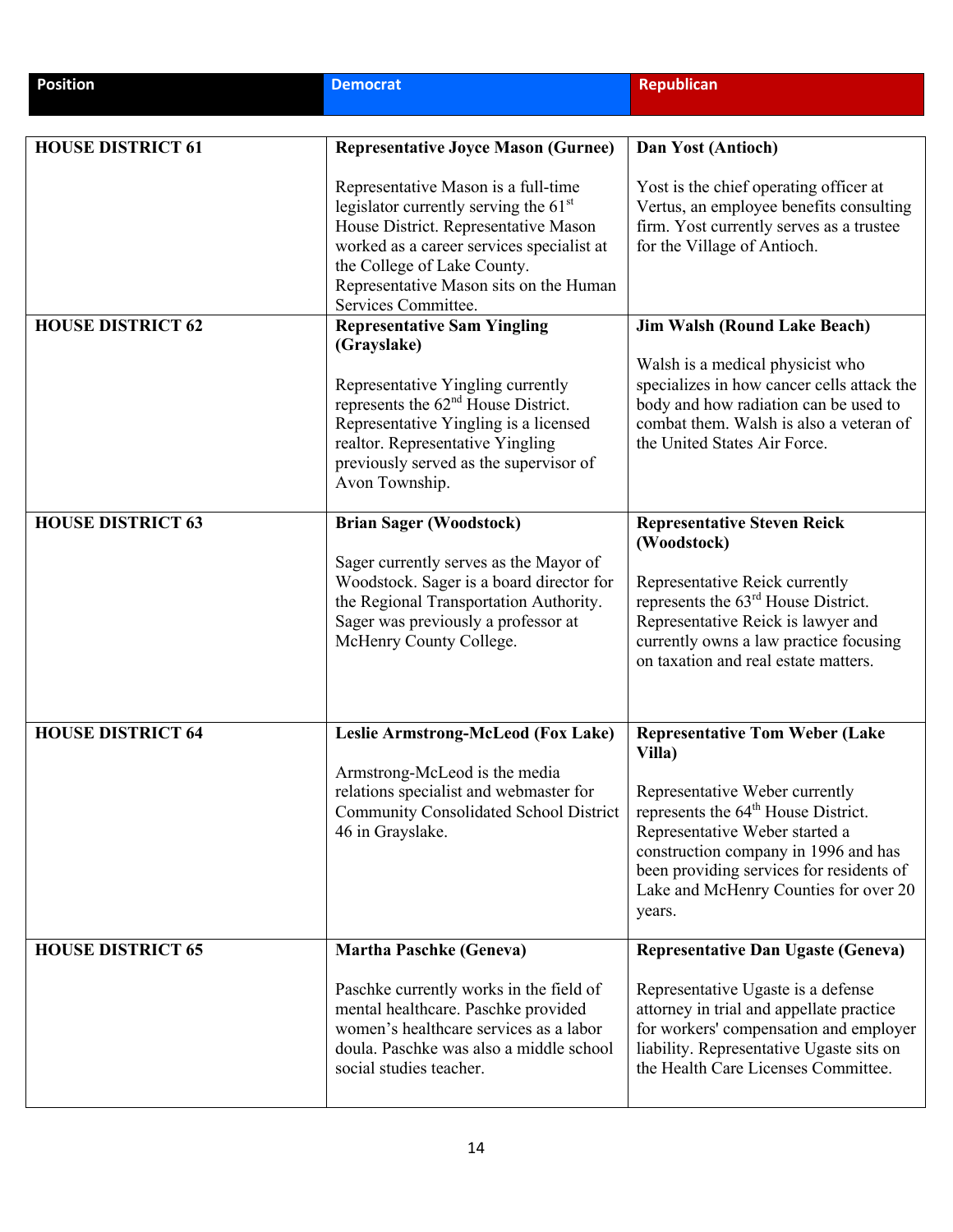| <b>Position</b>          | <b>Democrat</b>                                                                                                                                                                                                                                                           | <b>Republican</b>                                                                                                                                                                                                                                                                                                  |
|--------------------------|---------------------------------------------------------------------------------------------------------------------------------------------------------------------------------------------------------------------------------------------------------------------------|--------------------------------------------------------------------------------------------------------------------------------------------------------------------------------------------------------------------------------------------------------------------------------------------------------------------|
| <b>HOUSE DISTRICT 66</b> | <b>Suzanne Ness (Crystal Lake)</b><br>Ness currently serves as a member of the<br>McHenry County Board of Trustees.<br>Ness is a small business owner who<br>works with companies to develop<br>employee skills.                                                          | <b>Representative Allen Skillicorn (East</b><br>Dundee)<br>Representative Skillicorn currently<br>represents the 66 <sup>th</sup> House District.<br>Representative Skillicorn is a marketing<br>consultant and entrepreneur.<br>Representative Skillicorn sits on the                                             |
| <b>HOUSE DISTRICT 67</b> | <b>Representative Maurice West II</b><br>(Rockford)<br>Representative West is a full-time<br>legislator. Representative West serves on<br>the Mental Health Committee.<br>Representative West was the former<br>director of career development at<br>Rockford University. | Insurance Committee.<br>Kathleen "Kathie" Hansen<br>(Rockford)<br>Hansen is a manufacturing engineer for<br>Broaster Company. Hansen is a U.S.<br>Army Reserve veteran.                                                                                                                                            |
| <b>HOUSE DISTRICT 68</b> | Dave Vella (Rockford)<br>Vella currently works as a lawyer at the<br>law firm Vella and Lund. Vella is the<br>grandson of former State Representative<br>E.J. "Zeke" Giorgi.                                                                                              | <b>Representative John Cabello</b><br>(Machesney Park)<br>Representative Cabello currently<br>represents the 68 <sup>th</sup> House District. He is<br>currently on a leave of absence from the<br>Rockford Police Department.                                                                                     |
| <b>HOUSE DISTRICT 69</b> |                                                                                                                                                                                                                                                                           | Representative Joe Sosnowski<br>(Rockford)                                                                                                                                                                                                                                                                         |
| <b>HOUSE DISTRICT 70</b> | <b>Paul Stoddard (DeKalb)</b><br>Stoddard will soon be retiring from<br>Northern Illinois University as a geology<br>professor. Stoddard currently serves as a<br>DeKalb County Board member.<br>Stoddard was defeated by Representative<br>Keicher in 2018.              | <b>Representative Jeff Keicher</b><br>(Sycamore)<br>Representative Keicher currently owns a<br>State Farm insurance agency in<br>Sycamore. Representative Keicher has<br>also held executive positions with the<br>Sycamore Chamber of Commerce.<br>Representative Keicher sits on the<br>Mental Health Committee. |
| <b>HOUSE DISTRICT 71</b> | <b>Joan Padilla (Sterling)</b><br>Padilla is the Executive Director at<br>Home of Hope Cancer Wellness Center<br>in Dixon. She has also served on the<br>Sauk Valley Community College Board<br>of Trustees. Padilla was defeated by<br>Representative McCombie in 2018.  | <b>Representative Tony McCombie</b><br>(Savanna)<br>Representative McCombie currently<br>represents the 71 <sup>st</sup> House District.<br>Representative McCombie formerly<br>served as the Mayor of Savanna.<br>Representative McCombie is a small<br>businesswoman and self-employed real<br>estate broker.    |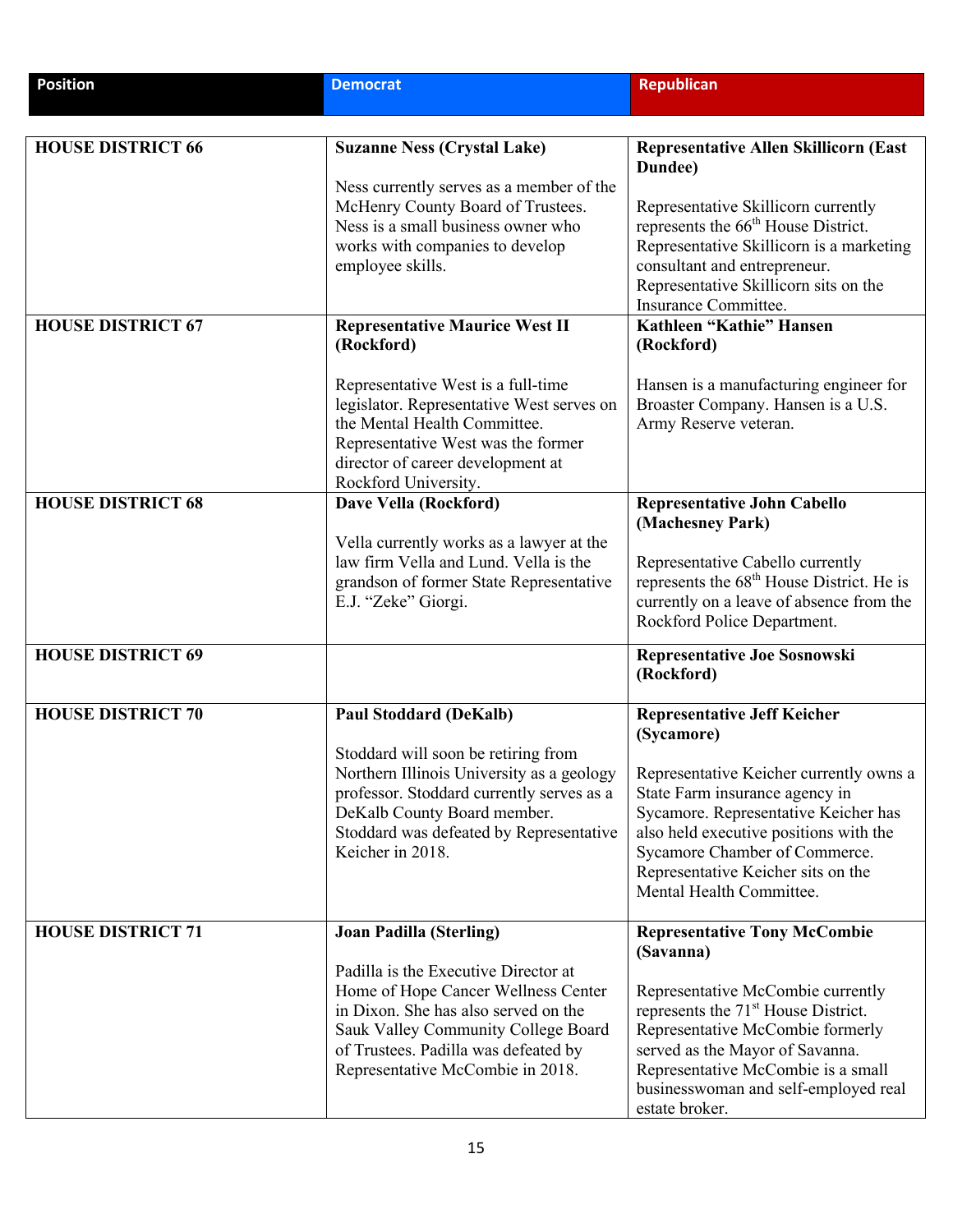| <b>Position</b>          | <b>Democrat</b>                                                                                                                                                                                                                                       | <b>Republican</b>                                                                                                                                                                                                                                                                                                                                    |
|--------------------------|-------------------------------------------------------------------------------------------------------------------------------------------------------------------------------------------------------------------------------------------------------|------------------------------------------------------------------------------------------------------------------------------------------------------------------------------------------------------------------------------------------------------------------------------------------------------------------------------------------------------|
|                          |                                                                                                                                                                                                                                                       |                                                                                                                                                                                                                                                                                                                                                      |
| <b>HOUSE DISTRICT 72</b> | <b>Representative Michael Halpin (Rock</b><br>Island)<br>Representative Halpin currently<br>represents the 72 <sup>nd</sup> House District. He is<br>an attorney and has also served as a<br>legislative aide to former Congressman<br>Lane Evans.    | Glen Evans, Sr. (Rock Island)<br>Evans is a minister. He has worked in<br>sales for a car dealership, and was<br>defeated by Representative Halpin in the<br>2018 general election.                                                                                                                                                                  |
| <b>HOUSE DISTRICT 73</b> |                                                                                                                                                                                                                                                       | <b>Representative Ryan Spain (Peoria)</b>                                                                                                                                                                                                                                                                                                            |
| <b>HOUSE DISTRICT 74</b> | <b>Christopher DeMink (Sherrard)</b><br>DeMink is a retired IBEW Local 145<br>electrician of 32 years. He has been a<br>precinct committeeman in Mercer<br>County.                                                                                    | <b>Representative Dan Swanson (Alpha)</b><br>Representative Swanson currently<br>represents the 74 <sup>th</sup> House District.<br>Representative Swanson is a retired<br>lieutenant colonel for the U.S. Army.<br>Representative Swanson works on his<br>family farm in Andover. Representative<br>Swanson sits on the Mental Health<br>Committee. |
| <b>HOUSE DISTRICT 75</b> |                                                                                                                                                                                                                                                       | <b>Representative David Welter (Morris)</b>                                                                                                                                                                                                                                                                                                          |
| <b>HOUSE DISTRICT 76</b> | <b>Representative Lance Yednock</b><br>(Ottawa)<br>Representative Yednock currently<br>represents the 76 <sup>th</sup> House District.<br>Representative Yednock was an<br>equipment operator and former executive<br>board member of IUOE Local 150. | <b>Travis Breeden (Utica)</b><br>Breeden worked for Consolidated<br>Freightways. Breeden has been a<br>precinct committeeman for the<br>Republican party.                                                                                                                                                                                            |
| <b>HOUSE DISTRICT 77</b> | <b>Representative Kathleen Willis</b><br>(Addison)<br>Representative Willis is currently a full-<br>time legislator, representing the $77th$<br>House District. Representative Willis<br>serves as House Majority Conference<br>Chair.                | <b>Anthony Airdo (Melrose Park)</b><br>Airdo is currently a sales director. Airdo<br>is a member of the Italian-American<br>Police Association. He was defeated by<br>Representative Willis in the 2018<br>general election.                                                                                                                         |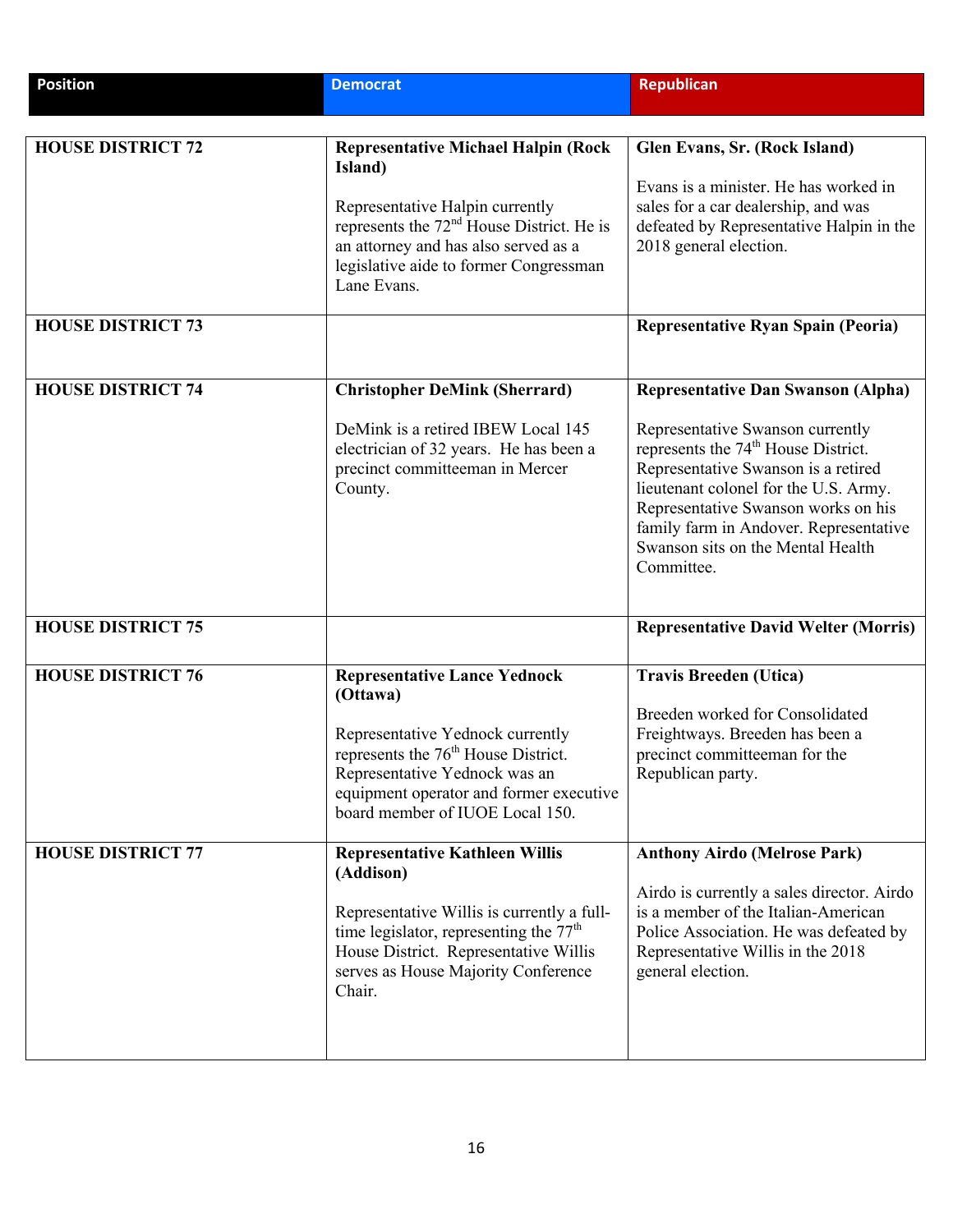| <b>Position</b>                                                                                                                                            | <b>Democrat</b>                                                                                                                                                                                                                                                                                                                                                     | <b>Republican</b>                                                                                                                                                                                                                                            |
|------------------------------------------------------------------------------------------------------------------------------------------------------------|---------------------------------------------------------------------------------------------------------------------------------------------------------------------------------------------------------------------------------------------------------------------------------------------------------------------------------------------------------------------|--------------------------------------------------------------------------------------------------------------------------------------------------------------------------------------------------------------------------------------------------------------|
|                                                                                                                                                            |                                                                                                                                                                                                                                                                                                                                                                     |                                                                                                                                                                                                                                                              |
| <b>HOUSE DISTRICT 78</b>                                                                                                                                   | <b>Representative Camille Lilly</b><br>(Chicago)                                                                                                                                                                                                                                                                                                                    | Joshua Flynn (Chicago) -<br>(Libertarian Party)*                                                                                                                                                                                                             |
|                                                                                                                                                            | Representative Lilly currently represents<br>the 78 <sup>th</sup> House District. Representative<br>Lilly sits on the Insurance Committee.<br>Representative Lilly serves as a trustee<br>on several community boards, including<br>the Westside Health Authority, Loretto<br>Hospital Foundation, Columbus Park<br>Advisory Council, and Chicago Park<br>District. | Flynn is an insurance professional in<br>Chicago. Flynn serves as a board<br>member and community organizer for<br>the Northwest Austin Council.<br>*Flynn is running under the Libertarian<br>Party banner.                                                 |
| <b>HOUSE DISTRICT 79</b>                                                                                                                                   | <b>Charlene Eads (Bradley)</b>                                                                                                                                                                                                                                                                                                                                      | <b>Jackie Haas (Bourbonnais)</b>                                                                                                                                                                                                                             |
| ***Seat currently held by Rep. Lindsay<br><b>Parkhurst (R - Kankakee)</b> – seeking<br>election as Circuit Court Judge for the<br>21st Judicial Circuit*** | Eads is a social worker at Shapiro<br>Developmental Center. Eads is a<br>founding member of the Illinois<br>Democratic Women of Kankakee<br>County, a political action committee that<br>helps women participate in the political<br>process.                                                                                                                       | Haas currently serves on the Kankakee<br>County Board of Trustees. Haas is the<br>president and CEO of the Helen<br>Wheeler Center for Community Mental<br>Health.                                                                                           |
| <b>HOUSE DISTRCT 80</b>                                                                                                                                    | <b>Representative Anthony DeLuca</b><br>(Chicago Heights)                                                                                                                                                                                                                                                                                                           | Clayton Cleveland (Mokena) -<br>(Libertarian Party)*                                                                                                                                                                                                         |
|                                                                                                                                                            | Representative DeLuca serves as vice<br>chairperson on the Insurance Committee<br>and also sits on the Health Care<br>Licensees Committee. Representative<br>DeLuca is chief of operations for Skyline<br>Disposal Company, a third-generation<br>family-owned business.                                                                                            | Cleveland is an asset and acquisition<br>manager at a real estate company.<br>Cleveland works part-time as an organic<br>farmer.<br>*Cleveland will be running under the<br>Libertarian Party banner.                                                        |
| <b>HOUSE DISTRICT 81</b>                                                                                                                                   | <b>Representative Anne Stava-Murray</b>                                                                                                                                                                                                                                                                                                                             | <b>Laura Hois (Downers Grove)</b>                                                                                                                                                                                                                            |
|                                                                                                                                                            | (Naperville)<br>Representative Stava-Murray is a full-<br>time legislator and currently represents<br>the 81 <sup>st</sup> House District. Representative<br>Stava-Murray served as a commissioner<br>on the Naperville Board of Fire and<br>Police Commissioners.                                                                                                  | Hois is currently an attorney who<br>focuses on real estate, local government,<br>estate planning, and corporate law. Hois<br>has served as Town Clerk for Downers<br>Grove Township. Hois previously was<br>in-house counsel for McDonald's<br>Corporation. |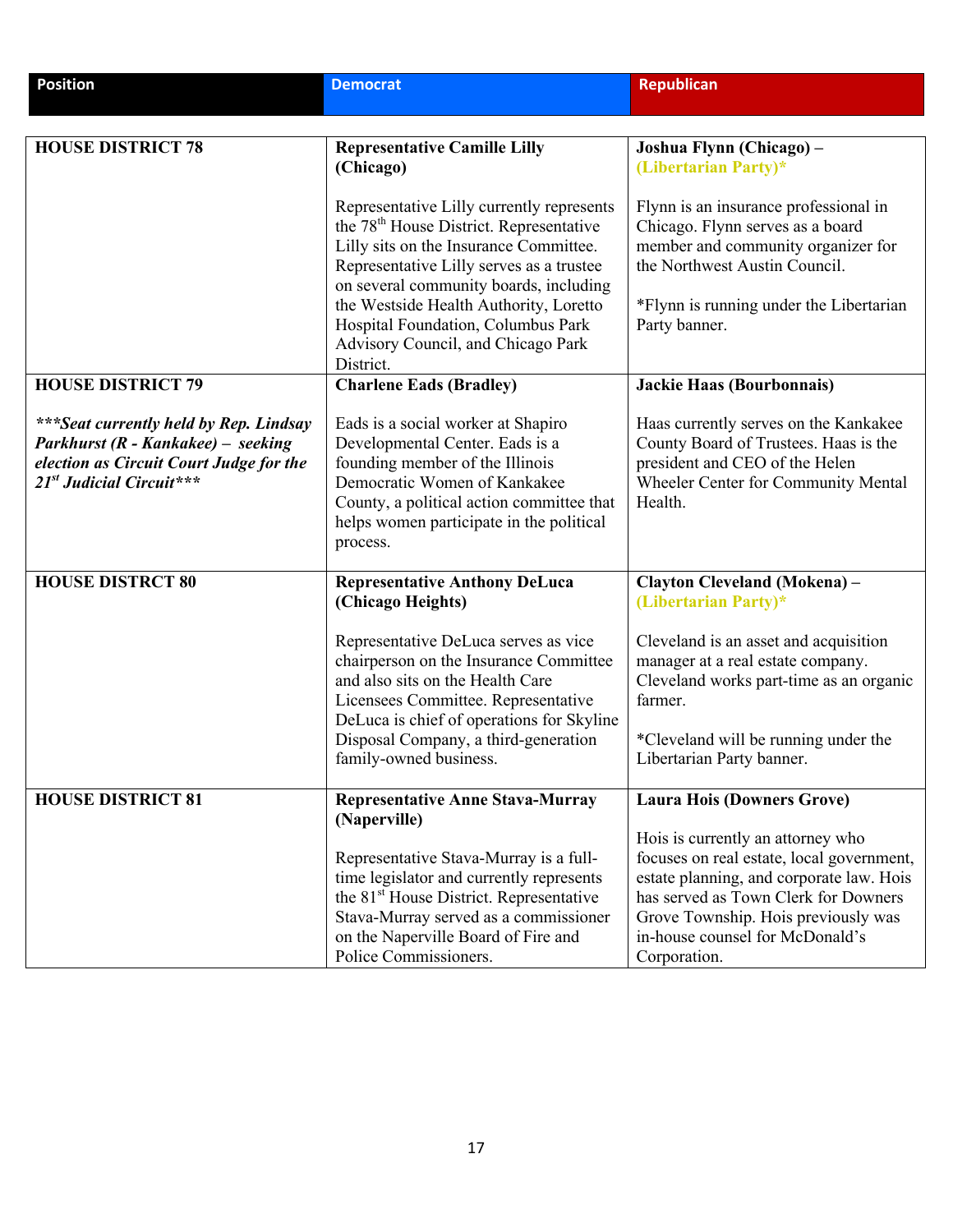| <b>Position</b>                                                                                                        | <b>Democrat</b>                                                                                                                                                                                                                         | <b>Republican</b>                                                                                                                                                       |
|------------------------------------------------------------------------------------------------------------------------|-----------------------------------------------------------------------------------------------------------------------------------------------------------------------------------------------------------------------------------------|-------------------------------------------------------------------------------------------------------------------------------------------------------------------------|
|                                                                                                                        |                                                                                                                                                                                                                                         |                                                                                                                                                                         |
| <b>HOUSE DISTRICT 82</b>                                                                                               | <b>Kassem Moukahal (Orland Park)</b><br>Moukahal is an entrepreneur. Moukahal<br>studied finance at the University of                                                                                                                   | House Republican Leader Jim Durkin<br>(Western Springs)<br>Representative Durkin has been House                                                                         |
|                                                                                                                        | Illinois at Chicago.                                                                                                                                                                                                                    | Republican Leader since 2013. He<br>practices law in the City of Chicago.<br>Representative Durkin also serves on the<br>John Marshall Law School Board of<br>Trustees. |
| <b>HOUSE DISTRICT 83</b>                                                                                               | <b>Representative Barbara Hernandez</b><br>(Aurora)                                                                                                                                                                                     | <b>Donald Walter (Aurora)</b>                                                                                                                                           |
|                                                                                                                        | Representative Hernandez was appointed<br>to serve the 83 <sup>rd</sup> House District in 2019.<br>Prior to serving in the House,<br>Representative Hernandez was the chief<br>of staff for former Representative Linda<br>Chapa LaVia. | Walter currently works at the Augustine<br>Institute. Walter was a former sales<br>executive at a data solutions company.                                               |
| <b>HOUSE DISTRICT 84</b>                                                                                               | <b>Representative Stephanie Kifowit</b><br>(Aurora)                                                                                                                                                                                     |                                                                                                                                                                         |
| <b>HOUSE DISTRICT 85</b>                                                                                               | Dagmara Avelar (Bolingbrook)                                                                                                                                                                                                            | <b>Ron Doweidt (Bolingbrook)</b>                                                                                                                                        |
| ***Seat currently held by Rep. John<br>Connor (D-Romeoville) - seeking<br>election in the $43^{rd}$ Senate District*** | Avelar is currently studying for a<br>master's degree in urban planning at the<br>University of Illinois at Chicago. Avelar<br>has been an advocate for promoting civic<br>engagement of new Americans.                                 | Doweidt is an investment advisor at<br><b>Brokers Financial Service. Doweidt</b><br>serves as a Republican precinct<br>committeeperson for DuPage County.               |
|                                                                                                                        | Anna Schieffelbein (Woodridge) -<br>(Green Party)*                                                                                                                                                                                      |                                                                                                                                                                         |
|                                                                                                                        | Schieffelbein is an accountant.<br>Schieffelbein now helps small businesses<br>with tax needs.                                                                                                                                          |                                                                                                                                                                         |
|                                                                                                                        | *Schieffelbein is running under the<br>Green Party banner.                                                                                                                                                                              |                                                                                                                                                                         |
| <b>HOUSE DISTRICT 86</b>                                                                                               | Representative Larry Walsh, Jr.<br>(Elwood)                                                                                                                                                                                             |                                                                                                                                                                         |
|                                                                                                                        |                                                                                                                                                                                                                                         |                                                                                                                                                                         |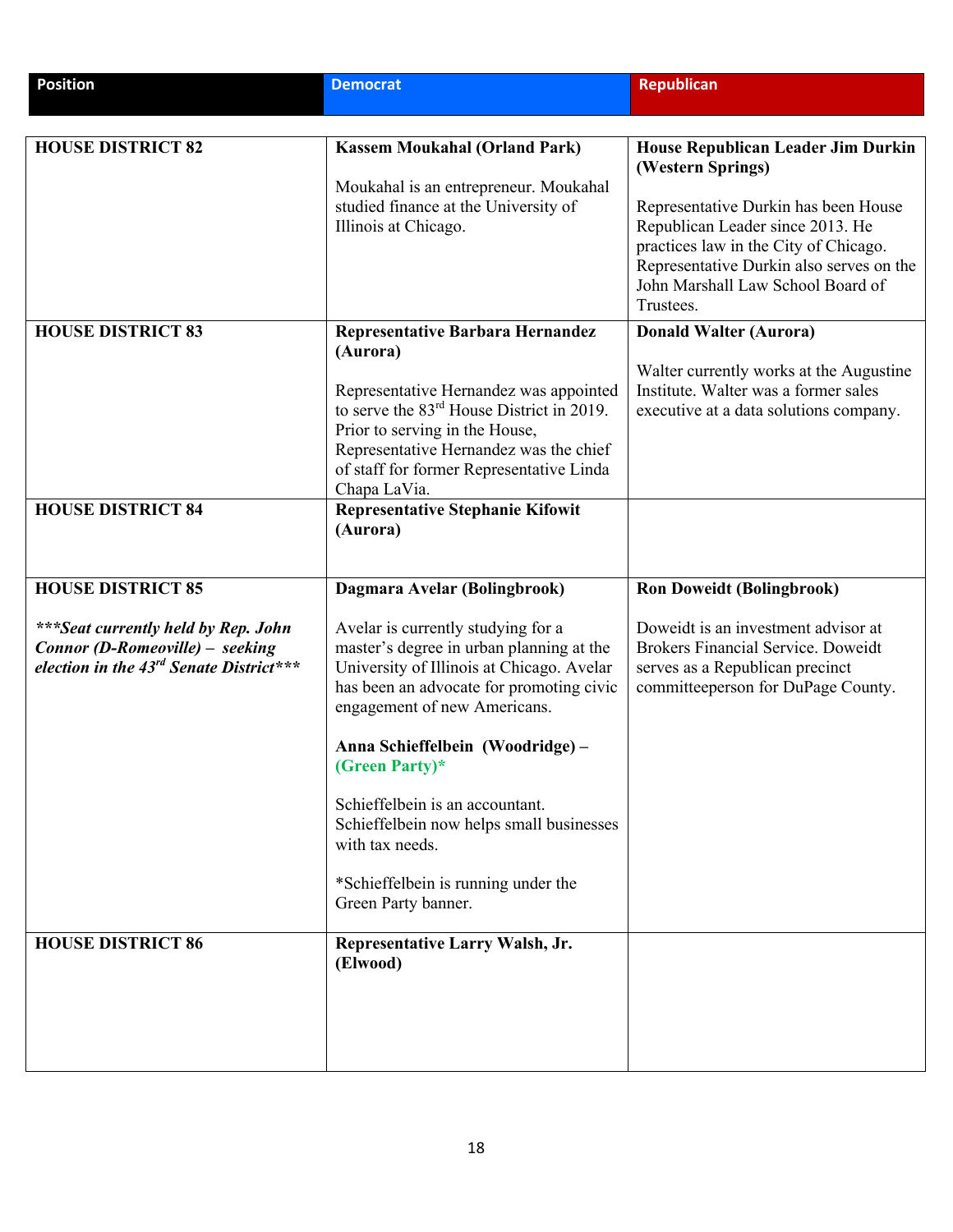| <b>Position</b>                                                                                  | <b>Democrat</b>                                                                                                                                                                                                                  | <b>Republican</b>                                                                                                                                                                                                                                                                                       |
|--------------------------------------------------------------------------------------------------|----------------------------------------------------------------------------------------------------------------------------------------------------------------------------------------------------------------------------------|---------------------------------------------------------------------------------------------------------------------------------------------------------------------------------------------------------------------------------------------------------------------------------------------------------|
|                                                                                                  |                                                                                                                                                                                                                                  |                                                                                                                                                                                                                                                                                                         |
| <b>HOUSE DISTRICT 87</b>                                                                         | <b>Angel Sides (Springfield) - (Green</b><br>Party)*                                                                                                                                                                             | <b>Representative Tim Butler</b><br>(Springfield)                                                                                                                                                                                                                                                       |
|                                                                                                  | Sides is currently a teacher. Sides serves<br>a precinct committeeperson for Capital<br>Township 9 (Springfield).                                                                                                                | Representative Butler is represents the<br>87 <sup>th</sup> House District. Representative<br>Butler is Assistant Republican Leader in<br>the House of Representatives. Butler is a                                                                                                                     |
|                                                                                                  | *Sides is running under the Green Party<br>banner.                                                                                                                                                                               | former district chief of staff to former<br>Congressman Ray LaHood and<br>Congressman Rodney Davis.                                                                                                                                                                                                     |
| <b>HOUSE DISTRICT 88</b>                                                                         | <b>Karla Bailey-Smith (Bloomington)</b>                                                                                                                                                                                          | <b>Representative Keith Sommer</b><br>(Morton)                                                                                                                                                                                                                                                          |
|                                                                                                  | Bailey-Smith owns Artistic Answers, a<br>painting business. Bailey-Smith worked<br>as an art professor at Illinois Wesleyan<br>University.                                                                                       | Representative Sommer currently serves<br>the 88 <sup>th</sup> House District. He has worked<br>as a real estate broker and has served as<br>recorder of deeds for Tazewell County.<br>Sommer sits on the Insurance<br>Committee.                                                                       |
| <b>HOUSE DISTRICT 89</b>                                                                         | John Cook (Freeport) – (Independent<br>Party) $*$                                                                                                                                                                                | <b>Representative Andrew Chesney</b><br>(Freeport)                                                                                                                                                                                                                                                      |
|                                                                                                  | Cook has worked as a certified<br>machinist at Honeywell for 23-years.<br>*Cook is running under the Independent<br>Party banner                                                                                                 | Representative Chesney currently<br>represents the 89 <sup>th</sup> House District.<br>Representative Chesney sits on the<br>Mental Health Committee.<br>Representative Chesney served as<br>alderman-at-large for the city of<br>Freeport and was a division sales<br>manager for Seaga Manufacturing. |
| <b>HOUSE DISTRICT 90</b>                                                                         | <b>Seth Wiggins (Dixon)</b>                                                                                                                                                                                                      | <b>Representative Tom Demmer (Dixon)</b>                                                                                                                                                                                                                                                                |
|                                                                                                  | Wiggins is an associate attorney at The<br>Law Office of Allison B. Fagerman, P.C.<br>Wiggins is a veteran of the United States<br>Air Force. Wiggins also previously<br>worked as an assistant state's attorney in<br>Sterling. | Representative Demmer currently<br>represents the 90 <sup>th</sup> House District,<br>serving as Deputy House Republican<br>Leader. Representative Demmer sits on<br>the Health Care Availability and Access<br>Committee.                                                                              |
| <b>HOUSE DISTRICT 91</b>                                                                         | <b>Josh Grys (Pekin)</b>                                                                                                                                                                                                         | <b>Mark Luft (Pekin)</b>                                                                                                                                                                                                                                                                                |
| *** Seat currently held by Rep. Michael<br>Unes (R-East Peoria) – not seeking re-<br>election*** | Grys is currently an instructional<br>designer for Country Financial in<br>Bloomington. Grys previously worked as<br>a literature and special education teacher<br>at several local high schools.                                | Luft currently serves as Mayor for the<br>City of Pekin. Luft has worked for<br>Illinois American Water Company for<br>$26+$ years.                                                                                                                                                                     |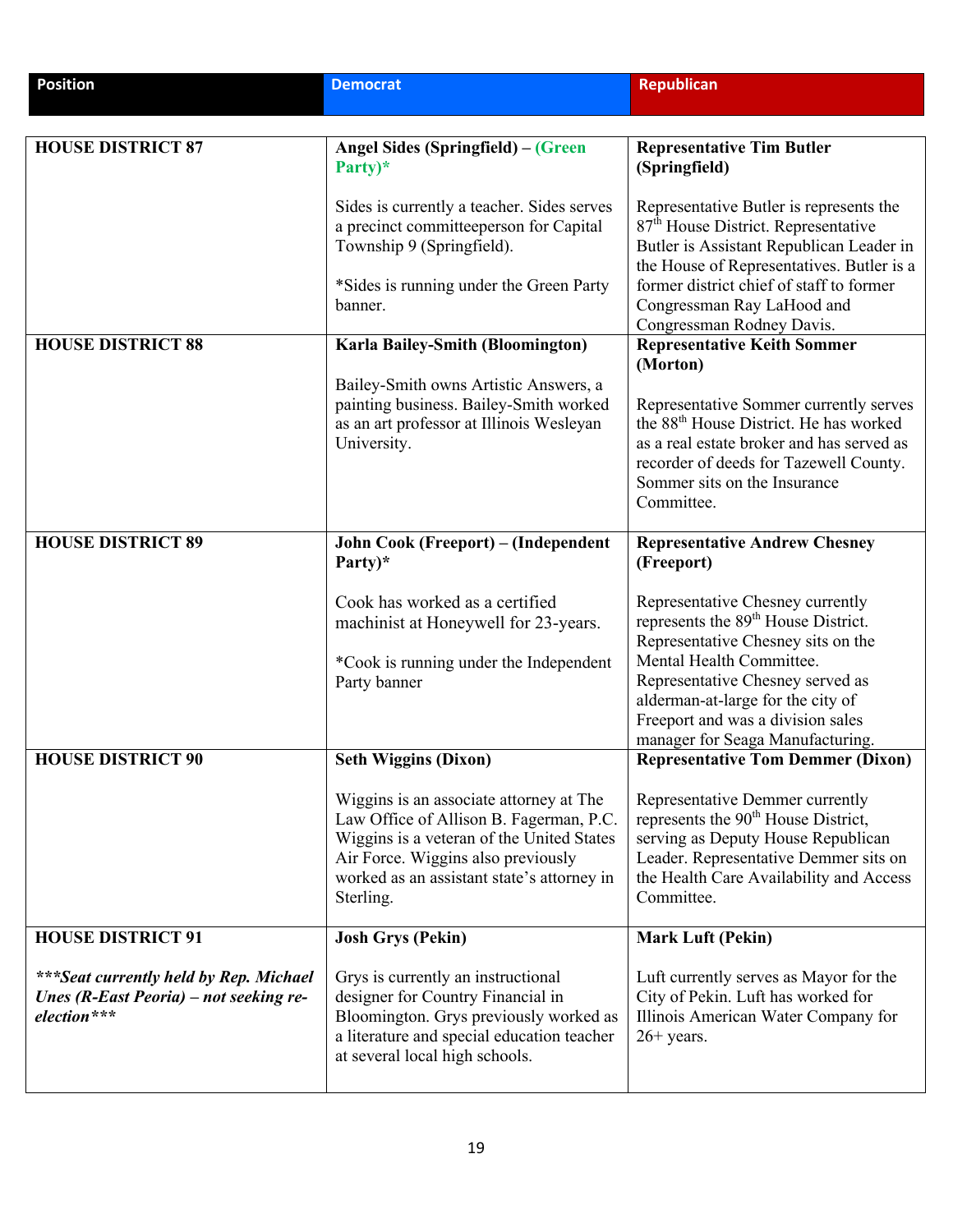| <b>Position</b>          | <b>Democrat</b>                                                                                                                                                                                                                                         | <b>Republican</b>                                                                                                                                                                                                                                                                  |
|--------------------------|---------------------------------------------------------------------------------------------------------------------------------------------------------------------------------------------------------------------------------------------------------|------------------------------------------------------------------------------------------------------------------------------------------------------------------------------------------------------------------------------------------------------------------------------------|
|                          |                                                                                                                                                                                                                                                         |                                                                                                                                                                                                                                                                                    |
| <b>HOUSE DISTRICT 92</b> | <b>Representative Jehan Gordon-Booth</b><br>(Peoria)<br>Representative Booth is a full-time<br>legislator and is Deputy Majority Leader<br>in the Illinois House of Representatives.<br>Representative Booth sits on the<br><b>Executive Committee.</b> | <b>Chad Grimm (Peoria) - (Libertarian</b><br>Party)*<br>Grimm is a local Farmers Insurance<br>agent. Grimm ran for Governor on the<br>libertarian ticket in 2014, and was<br>defeated by former Governor Rauner.<br>*Grimm is running under the Libertarian                        |
| <b>HOUSE DISTRICT 93</b> | <b>Scott Stoll (Rushville)</b>                                                                                                                                                                                                                          | Party banner<br><b>Representative Norine Hammond</b>                                                                                                                                                                                                                               |
|                          | Stoll is the chief operating officer of<br>Moreland and Devitt Pharmacy in<br>Rushville. Stoll also serves as 2 <sup>nd</sup> Ward<br>Alderman on the Rushville City Council.                                                                           | (Macomb)<br>Representative Hammond has been a<br>member of the House since she was<br>appointed in December 2010, and<br>currently serves as the Assistant<br>Republican Leader.                                                                                                   |
| <b>HOUSE DISTRICT 94</b> | <b>Angel Smith (Quincy)</b>                                                                                                                                                                                                                             | <b>Representative Randy Frese (Paloma)</b>                                                                                                                                                                                                                                         |
|                          | Smith currently works at the Illinois<br>Veterans Home in Quincy. Smith is a<br>veteran of the United States Navy. After<br>serving, Smith earned a master's degree<br>in counseling from Quincy University.                                            | Representative Frese currently<br>represents the 94 <sup>th</sup> House District.<br>Representative Frese is a small business<br>owner and entrepreneur. Representative<br>Frese sits on the Health Care Licenses<br>committee, where he serves as the<br>Republican spokesperson. |
| <b>HOUSE DISTRICT 95</b> | <b>Chase Wilhelm (Coffeen)</b>                                                                                                                                                                                                                          | <b>Representative Avery Bourne</b>                                                                                                                                                                                                                                                 |
|                          | Wilhelm is in the Army Reserve Element<br>at United States Special Operations<br>Command. Wilhelm is a former United<br>States Army Chaplain and holds a PhD<br>in ethics.                                                                              | (Raymond)<br>Representative Bourne is a full-time<br>legislator, who currently represents the<br>95 <sup>th</sup> House District. Representative<br>Bourne's mother is an administrator at<br>Taylorville Memorial Hospital.                                                       |
| <b>HOUSE DISTRICT 96</b> | <b>Representative Sue Scherer (Decatur)</b>                                                                                                                                                                                                             | <b>Charles McGorray (Decatur)</b>                                                                                                                                                                                                                                                  |
|                          | Representative Scherer is a full-time<br>legislator representing the 96 <sup>th</sup> House<br>District. Representative Scherer is a<br>former public school teacher.                                                                                   | McGorray is a former firefighter and<br>captain for the Decatur Fire Department.<br>McGorray works with local businesses<br>and has helped startup companies, such<br>as Door 4 Brewing Co.                                                                                        |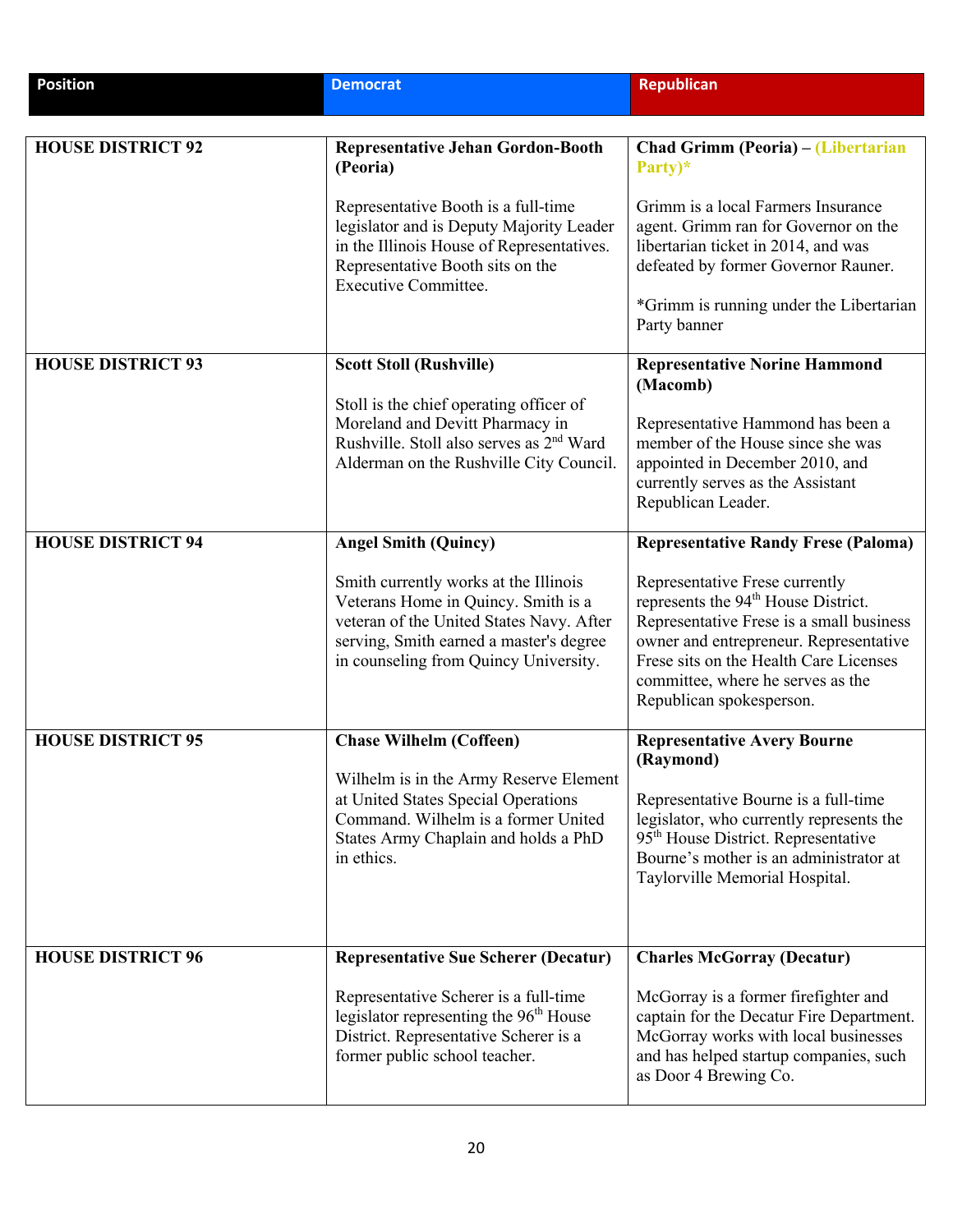| <b>Position</b>                    | <b>Democrat</b>                                                                          | <b>Republican</b>                                                                                                                                                                 |
|------------------------------------|------------------------------------------------------------------------------------------|-----------------------------------------------------------------------------------------------------------------------------------------------------------------------------------|
|                                    |                                                                                          |                                                                                                                                                                                   |
| <b>HOUSE DISTRICT 96 (cont'd.)</b> | John Keating (Springfield) - (Green<br>Party) $*$                                        |                                                                                                                                                                                   |
|                                    |                                                                                          |                                                                                                                                                                                   |
|                                    | Keating is an area manager of an<br>electronics repair shop, iMechanic.                  |                                                                                                                                                                                   |
|                                    | Keating is a community organizer.                                                        |                                                                                                                                                                                   |
|                                    | *Keating is running under the Green<br>Party banner.                                     |                                                                                                                                                                                   |
| <b>HOUSE DISTRICT 97</b>           | <b>Harry Benton (Plainfield)</b>                                                         | <b>Representative Mark Batinick</b><br>(Plainfield)                                                                                                                               |
|                                    | Benton currently serves as a trustee for<br>the Village of Plainfield. Benton is a       | Representative Batinick currently                                                                                                                                                 |
|                                    | journeyman ironworker for Ironworkers<br>Local 444.                                      | represents the 97 <sup>th</sup> House District.<br>Representative Batinick is a commercial<br>real estate broker and owner of a home                                              |
|                                    |                                                                                          | services company. Representative<br>Batinick serves on the Health Care                                                                                                            |
|                                    |                                                                                          | Licenses and Insurance Committees.                                                                                                                                                |
| <b>HOUSE DISTRICT 98</b>           | <b>Representative Natalie Manley (Joliet)</b>                                            |                                                                                                                                                                                   |
| <b>HOUSE DISTRICT 99</b>           |                                                                                          | <b>Representative Mike Murphy</b><br>(Springfield)                                                                                                                                |
| <b>HOUSE DISTRICT 100</b>          | <b>Brandon Adams (Jacksonville)</b>                                                      | <b>Representative C.D. Davidsmeyer</b><br>(Jacksonville)                                                                                                                          |
|                                    | Adams is currently serving as alderman                                                   |                                                                                                                                                                                   |
|                                    | in Jacksonville. Adams is a professional<br>welder and worked as a welding<br>inspector. | Representative Davidsmeyer currently<br>represents 100 <sup>th</sup> House District.<br>Representative Davidsmeyer is the vice<br>president of Illinois Road Contractors,<br>Inc. |
|                                    |                                                                                          | Ralph Sides (Jacksonville) – (Pro-Gun<br><b>Pro-Life Party)*</b>                                                                                                                  |
|                                    |                                                                                          | *TBD                                                                                                                                                                              |
|                                    |                                                                                          | *Sides is running under the Pro-Gun<br>Pro-Life Party banner                                                                                                                      |
| <b>HOUSE DISTRICT 101</b>          |                                                                                          | <b>Representative Dan Caulkins</b><br>(Decatur)                                                                                                                                   |
|                                    |                                                                                          |                                                                                                                                                                                   |
|                                    |                                                                                          |                                                                                                                                                                                   |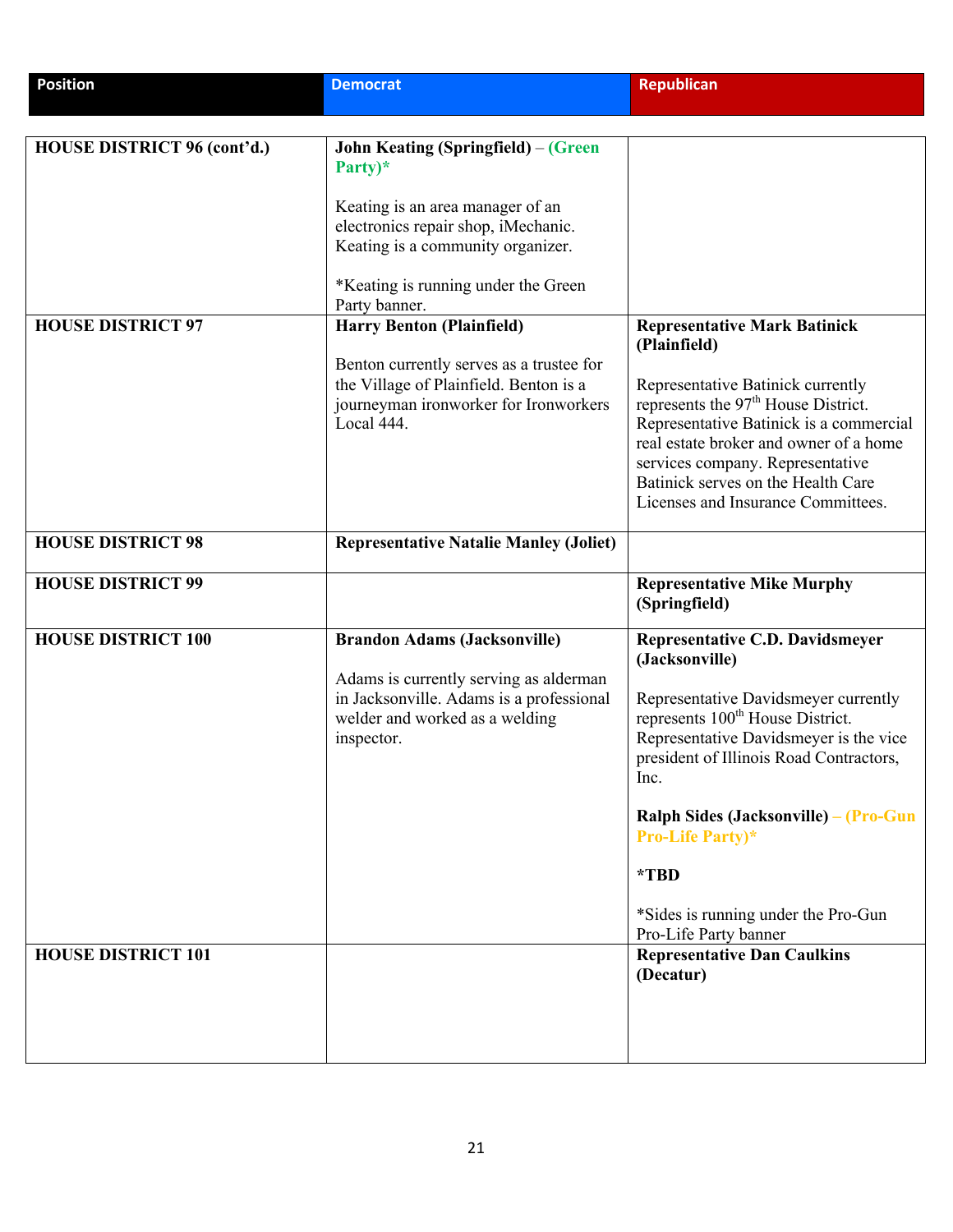| <b>Position</b>                                        | <b>Democrat</b>                                                                                                                                                                                                                                                                                                        | <b>Republican</b>                                                                                                                                                                                                                                                                                                                                                                                                                            |
|--------------------------------------------------------|------------------------------------------------------------------------------------------------------------------------------------------------------------------------------------------------------------------------------------------------------------------------------------------------------------------------|----------------------------------------------------------------------------------------------------------------------------------------------------------------------------------------------------------------------------------------------------------------------------------------------------------------------------------------------------------------------------------------------------------------------------------------------|
| <b>HOUSE DISTRICT 102</b><br><b>HOUSE DISTRICT 103</b> | <b>Mitchell Esslinger (Strasburg)</b><br>Esslinger is a precinct committeeperson<br>of the Shelby County Democratic Party.<br>Esslinger also works on his family's<br>centennial farm.<br><b>Representative Carol Ammons</b><br>(Urbana)                                                                               | <b>Representative Brad Halbrook</b><br>(Shelbyville)<br>Representative Halbrook serves the<br>102 <sup>nd</sup> House District. Representative<br>Halbrook is a farmer and small business<br>owner.<br>Brad Bielert (Champaign) -<br>(Libertarian Party)*                                                                                                                                                                                    |
| <b>HOUSE DISTRICT 104</b>                              | Representative Hammons is a full-time<br>legislator representing the 103rd House<br>District. Representative Ammons is a<br>former member on the Urbana City and<br>Champaign County Board.<br><b>Cynthia Cunningham (Saint Joseph)</b><br>Cunningham is the owner of Cobalt<br><b>Creek Consulting and Management</b> | Bielert owns a mechanics business in<br>Garden Hills.<br>*Bielert is running under the Libertarian<br>Party banner.<br><b>Representative Mike Marron</b><br>(Fithian)<br>Representative Marron currently                                                                                                                                                                                                                                     |
|                                                        | Services, a firm that assists businesses<br>that provide home- and community-<br>based services for seniors. Cunningham<br>is the former director of the adult day<br>care unit at the Champaign County<br>Nursing Home. Cunningham was<br>defeated by Representative Marron in<br>2018.                               | represents the 104 <sup>th</sup> House District.<br>Representative Marron is a farmer, and<br>has chaired the Vermilion County Board<br>for two terms. Representative Marron<br>sits on the Human Services Committee.                                                                                                                                                                                                                        |
| <b>HOUSE DISTRICT 105</b>                              | <b>Chemberly Cummings (Normal)</b><br>Cummings works as a technology<br>analyst at State Farm Insurance.<br>Cummings currently serves as a trustee<br>on Normal's Town Council.                                                                                                                                        | <b>Representative Dan Brady</b><br>(Bloomington)<br>Representative Brady currently<br>represents the 105 <sup>th</sup> House District.<br>Representative Brady is Deputy<br>Minority Leader in the House.<br>Representative Brady sits on the<br>Insurance and Drug Affordability<br>Committees. Representative Brady is a<br>licensed funeral director and embalmer,<br>and is a partner in the funeral home firm<br>Kibler-Brady-Ruestman. |
| <b>HOUSE DISTRICT 106</b>                              |                                                                                                                                                                                                                                                                                                                        | <b>Representative Tom Bennett (Gibson</b><br>City)                                                                                                                                                                                                                                                                                                                                                                                           |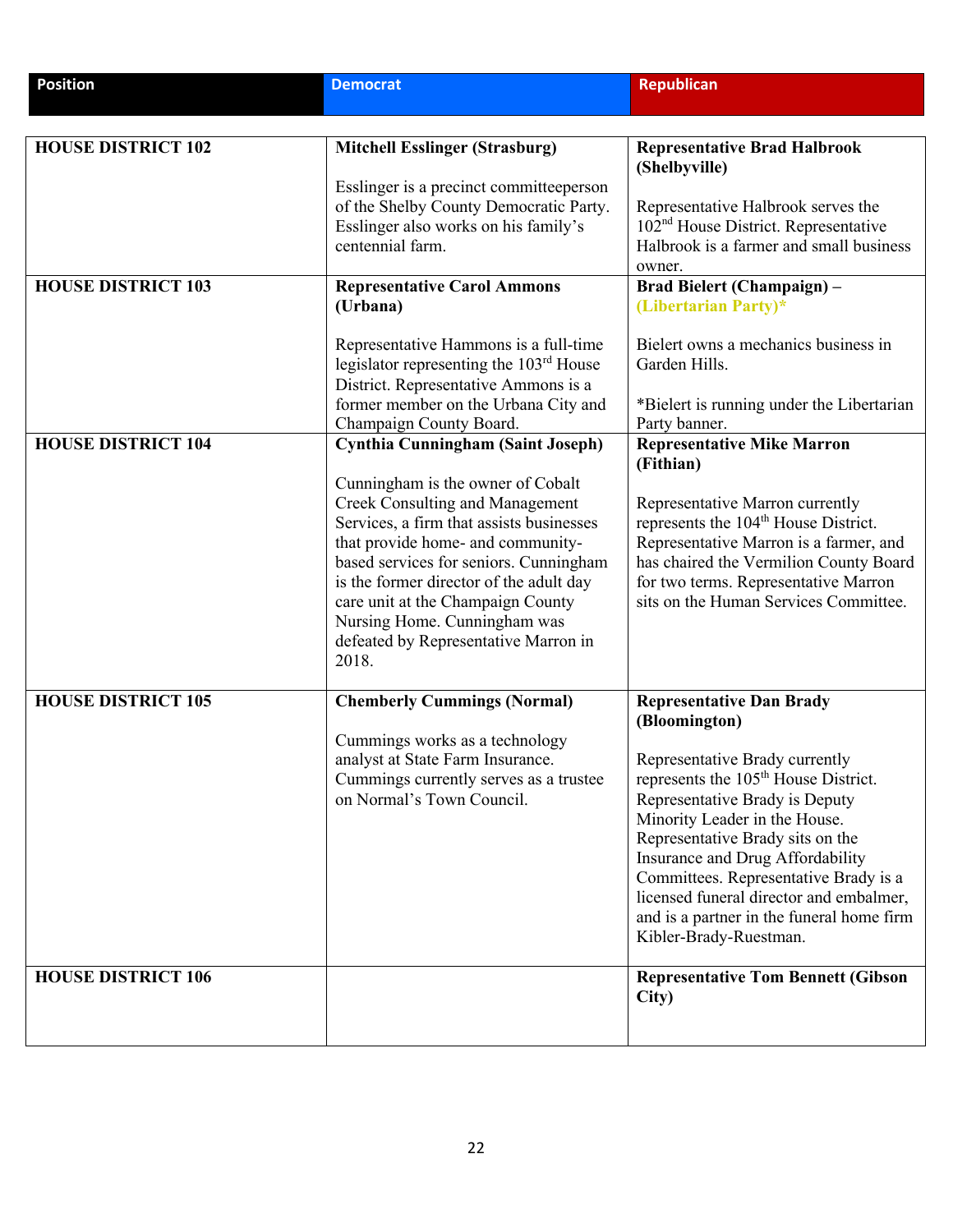| <b>Position</b>                                                                                                          | <b>Democrat</b>                                                                                                                                                                                                                                                                                                                   | <b>Republican</b>                                                                                                                                                                                                                                                                                                                                                                                 |
|--------------------------------------------------------------------------------------------------------------------------|-----------------------------------------------------------------------------------------------------------------------------------------------------------------------------------------------------------------------------------------------------------------------------------------------------------------------------------|---------------------------------------------------------------------------------------------------------------------------------------------------------------------------------------------------------------------------------------------------------------------------------------------------------------------------------------------------------------------------------------------------|
|                                                                                                                          |                                                                                                                                                                                                                                                                                                                                   |                                                                                                                                                                                                                                                                                                                                                                                                   |
| <b>HOUSE DISTRICT 107</b><br><b>HOUSE DISTRICT 108</b>                                                                   | David Seiler (Effingham)<br>Seiler is currently a history instructor at<br>Lake Land College. Seiler is a former<br>chairman of the Effingham County<br>Democratic Central Committee. Seiler<br>was defeated by Representative Wilhour<br>in 2018.<br><b>Kacie Weicherding (Hoyleton)</b><br>Weicherding is currently finishing a | <b>Representative Blaine Wilhour</b><br>(Beecher City)<br>Representative Wilhour currently<br>represents the 107 <sup>th</sup> District.<br>Representative Wilhour is a managing<br>partner of Longhorn Buildings, LLC, a<br>family-owned construction company.<br>Wilhour served in the Army National<br>Guard as an intelligence analyst.<br><b>Representative Charles Meier</b><br>(Okawville) |
|                                                                                                                          | degree in political science with a<br>certificate in labor studies at the<br>University of Missouri-St. Louis.<br>Weicherding's mother was a registered<br>nurse.                                                                                                                                                                 | Representative Meier currently<br>represents the 108 <sup>th</sup> House District. He is<br>a farmer, and also develops subdivisions<br>with villas and single family residences.                                                                                                                                                                                                                 |
| <b>HOUSE DISTRICT 109</b>                                                                                                | <b>John Spencer (Louisville)</b>                                                                                                                                                                                                                                                                                                  | <b>Adam Niemerg (Dieterich)</b>                                                                                                                                                                                                                                                                                                                                                                   |
| *** Seat currently held by Rep. Darren<br>Bailey ( $R$ -Xenia) – seeking election to<br>the $55^{th}$ Senate District*** | Spencer is currently serving as Chairman<br>of Clay County Democratic Party.                                                                                                                                                                                                                                                      | Niemerg is currently a senior claims<br>adjuster for Country Financial. Niemerg<br>is also a member of the Illinois Farm<br>Bureau.                                                                                                                                                                                                                                                               |
| <b>HOUSE DISTRICT 110</b>                                                                                                | Kody Czerwonka (Mattoon) –<br>(Independent Party)*                                                                                                                                                                                                                                                                                | <b>Representative Chris Miller</b><br>(Oakland)                                                                                                                                                                                                                                                                                                                                                   |
|                                                                                                                          | Czerwonka is a public accountant.<br>Czerwonka was a former store manager<br>at Rue 21.<br>*Czerwonka is running under the<br>Independent Party banner.                                                                                                                                                                           | Representative Miller currently<br>represents the 110 <sup>th</sup> House District.<br>Representative Miller owns and operates<br>a grain and cattle farm in Oakland.                                                                                                                                                                                                                             |
| <b>HOUSE DISTRICT 111</b>                                                                                                | <b>Representative Monica Bristow</b><br>(Alton)                                                                                                                                                                                                                                                                                   | <b>Amy Elik (Alton)</b>                                                                                                                                                                                                                                                                                                                                                                           |
|                                                                                                                          | Representative Bristow currently<br>represents the 111 <sup>th</sup> House District.<br>Representative Bristow was president of<br>the RiverBend Growth Association.<br>Representative Bristow sits on the<br>Mental Health and Prescription Drug<br>Affordability Committees.                                                    | Elik is a certified public accountant,<br>auditor and financial advisor. Elik<br>currently serves as trustee for Foster<br>Township.                                                                                                                                                                                                                                                              |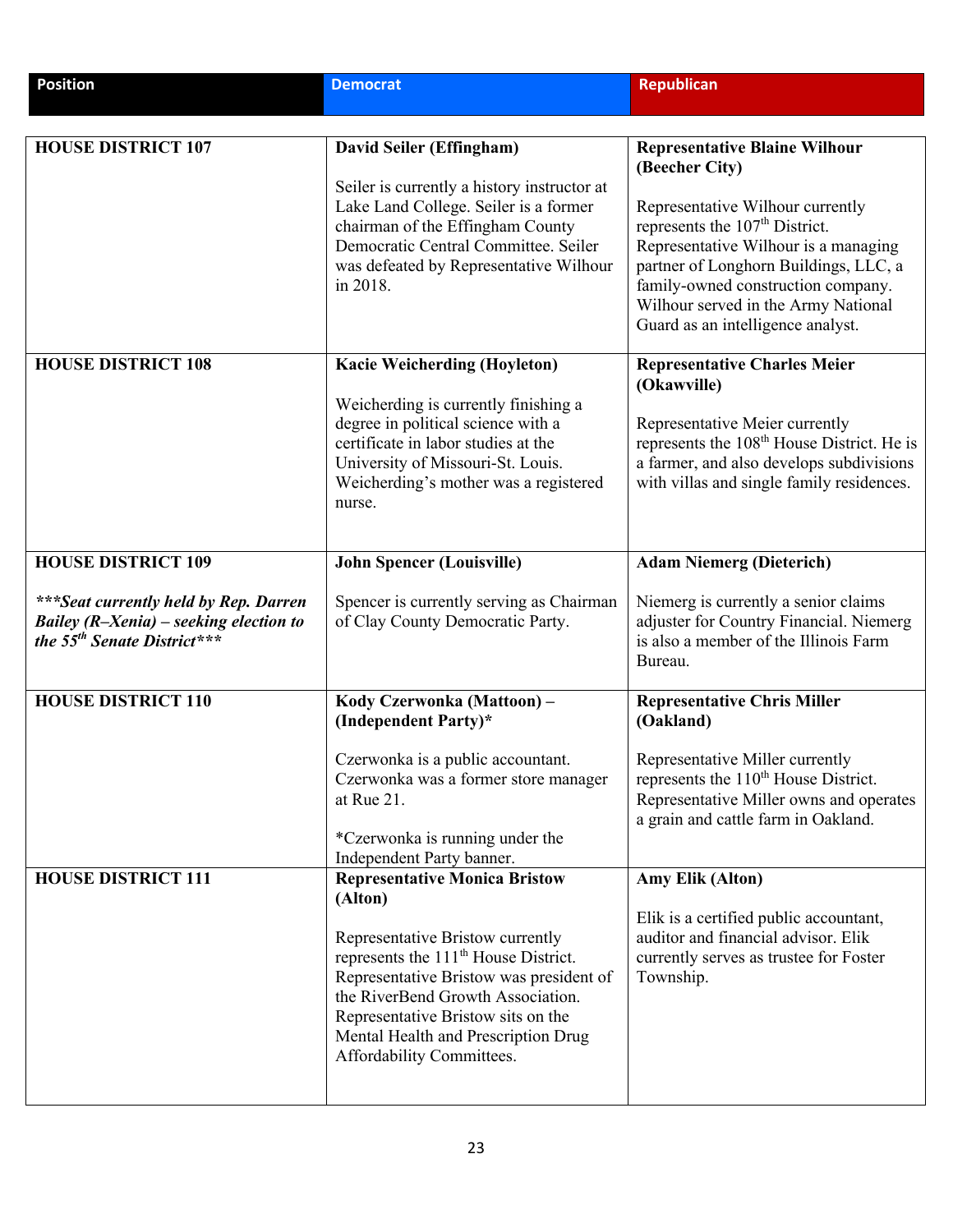| <b>Position</b>                                                                                                                                                      | <b>Democrat</b>                                                                                                                                                                                                                                                               | <b>Republican</b>                                                                                                                                                                                                                                                                                                                                                                          |
|----------------------------------------------------------------------------------------------------------------------------------------------------------------------|-------------------------------------------------------------------------------------------------------------------------------------------------------------------------------------------------------------------------------------------------------------------------------|--------------------------------------------------------------------------------------------------------------------------------------------------------------------------------------------------------------------------------------------------------------------------------------------------------------------------------------------------------------------------------------------|
| <b>HOUSE DISTRICT 112</b>                                                                                                                                            | <b>Representative Katie Stuart</b><br>(Edwardsville)<br>Representative Stuart is a full-time<br>legislator representing the $112th$ House<br>District. She is a former public<br>elementary and high school math teacher<br>in Edwardsville and Highland.                     | Lisa Ciampoli (Collinsville)<br>Ciampoli is a certified registered nurse<br>anesthetist. Ciampoli is a former<br>Madison County Board member.                                                                                                                                                                                                                                              |
| <b>HOUSE DISTRICT 113</b>                                                                                                                                            | <b>Representative Jay Hoffman</b><br>(Swansea)<br>Representative Hoffman currently<br>represents the 113 <sup>th</sup> House District.<br>Representative Hoffman is an Assistant<br>Majority Leader in the House, and serves<br>on the Workers' Compensation<br>Subcommittee. | Ryan Musick (Belleville) -<br><b>Constitution Party*</b><br>Musick owns a home structure repair<br>company, FiveStone Foundations, which<br>specializes in all types of home<br>structural repair.<br>*Musick is running under the<br>Constitutional Party banner.<br>Mark Elmore (Swansea) -<br>(Libertarian Party)*<br>*TBD<br>*Elmore is running under the Libertarian<br>Party banner. |
| <b>HOUSE DISTRICT 114</b>                                                                                                                                            | <b>Representative LaToya Greenwood</b><br>(East St. Louis)<br>Representative Greenwood currently<br>represents the 114 <sup>th</sup> House District.<br>Representative Greenwood is Director of<br>Human Resources for East St. Louis<br>School District 189.                 | <b>Dave Barnes (Belleville)</b><br>Barnes currently serves as supervisor for<br>St. Clair Township. Barnes previously<br>ran for the $57th$ Senate District, but was<br>defeated by Senator Clayborne.                                                                                                                                                                                     |
| <b>HOUSE DISTRICT 115</b><br>*** Seat currently held by Rep. Terri<br><b>Bryant (R-Murphysboro)</b> – seeking<br>election to the 58 <sup>th</sup> Senate District*** | Randy Auxier (Murphysboro) -<br>(Green Party)*<br>Auxier is a professor of philosophy and<br>communication studies at Southern<br>Illinois University at Carbondale.<br>*Auxier is running under the Green Party<br>banner.                                                   | <b>Paul Jacobs (Pomona)</b><br>Jacobs is a practicing optometrist.<br>Jacobs also owns Von Jakob Vineyard, a<br>winery in Alto Pass.                                                                                                                                                                                                                                                       |